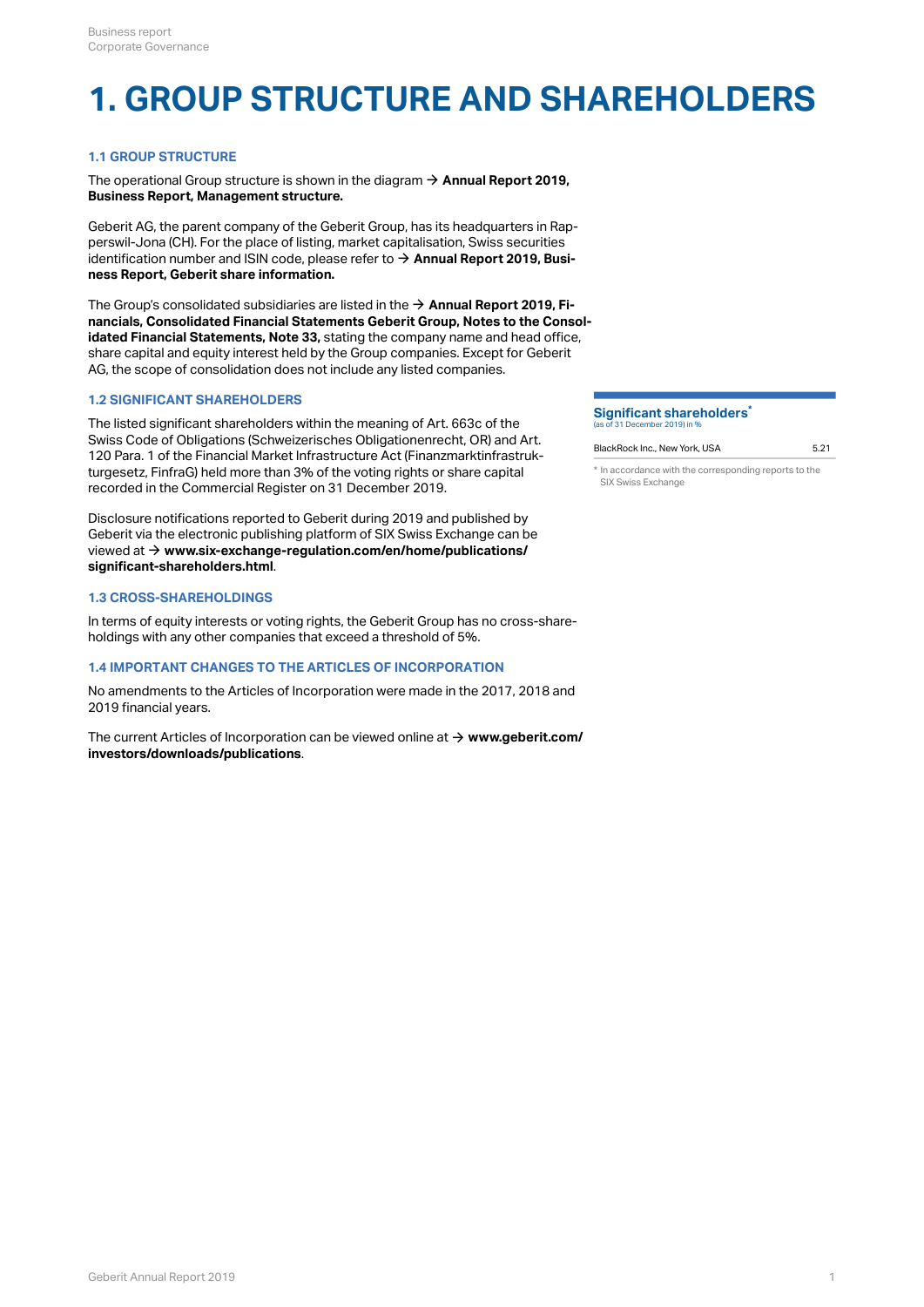# **2. CAPITAL STRUCTURE**

## **2.1 CAPITAL**

Amount of ordinary, authorised and conditional capital of the company as of 31 December 2019:

| Ordinary capital:    | CHF 3.704.142.70 |
|----------------------|------------------|
| Conditional capital: |                  |
| Authorised capital:  |                  |

### **2.2 AUTHORISED AND CONDITIONAL CAPITAL DETAILS**

As of 31 December 2019, the Geberit Group had no conditional or authorised capital.

## **2.3 CHANGES IN CAPITAL**

For Geberit AG's changes in capital, see table.

For further details on changes in capital, reference is made to the Geberit Group's Consolidated Financial Statements in the Financial Report of this An-nual Report 2019 (→ [Annual Report 2019, Financials, Consolidated Finan](http://annualreport.geberit.com/reports/geberit/annual/2019/gb/English/204030/consolidated-statements-of-comprehensive-income-and-changes-in-equity.html)**[cial Statements Geberit Group, Consolidated Statements of Changes in](http://annualreport.geberit.com/reports/geberit/annual/2019/gb/English/204030/consolidated-statements-of-comprehensive-income-and-changes-in-equity.html)**  [Equity](http://annualreport.geberit.com/reports/geberit/annual/2019/gb/English/204030/consolidated-statements-of-comprehensive-income-and-changes-in-equity.html)) including the Notes to the Consolidated Financial Statements ( $\rightarrow$  [An](http://annualreport.geberit.com/reports/geberit/annual/2019/gb/English/20405021/21_-capital-stock-and-treasury-shares.html)**[nual Report 2019, Financials, Consolidated Financial Statements Geberit](http://annualreport.geberit.com/reports/geberit/annual/2019/gb/English/20405021/21_-capital-stock-and-treasury-shares.html) [Group, Notes to the Consolidated Financial Statements, Note 21](http://annualreport.geberit.com/reports/geberit/annual/2019/gb/English/20405021/21_-capital-stock-and-treasury-shares.html)** ), to the in-formation in the → [Annual Report 2019, Financials, Financial Statements](http://annualreport.geberit.com/reports/geberit/annual/2019/gb/English/2050/financial-statements-geberit-ag.html) **[Geberit AG](http://annualreport.geberit.com/reports/geberit/annual/2019/gb/English/2050/financial-statements-geberit-ag.html)** as well as to the 2017 figures in the 2018 Annual Report (Consolidated Financial Statements Geberit Group: **[Annual Report 2018, Finan-](https://annualreport.geberit.com/reports/geberit/annual/2018/gb/English/204030.html#table-1003)**[\\$](https://annualreport.geberit.com/reports/geberit/annual/2018/gb/English/204030.html#table-1003) **[cials, Consolidated Financial Statements Geberit Group, Consolidated](https://annualreport.geberit.com/reports/geberit/annual/2018/gb/English/204030.html#table-1003)**  [Statements of Changes in Equity](https://annualreport.geberit.com/reports/geberit/annual/2018/gb/English/204030.html#table-1003) and → Annual Report 2018, Financials, **[Consolidated Financial Statements Geberit Group, Notes to the Consoli](https://annualreport.geberit.com/reports/geberit/annual/2018/gb/English/20405021/21_-capital-stock-and-treasury-shares.html)[dated Financial Statements, Note 21;](https://annualreport.geberit.com/reports/geberit/annual/2018/gb/English/20405021/21_-capital-stock-and-treasury-shares.html) [Annual Report 2018, Financials,](https://annualreport.geberit.com/reports/geberit/annual/2018/gb/English/2050.html)**  [\\$](https://annualreport.geberit.com/reports/geberit/annual/2018/gb/English/2050.html) **[Financial Statements Geberit AG](https://annualreport.geberit.com/reports/geberit/annual/2018/gb/English/2050.html)** ).

In June 2017, the company announced a share buyback programme that is expected to last until 5 June 2020. The repurchased shares are to be cancelled via capital reduction.

## **2.4 SHARES AND PARTICIPATION CERTIFICATES**

The share capital of Geberit AG is fully paid in and amounts to CHF 3,704,142.70. It is divided into 37,041,427 registered shares with a par value of CHF 0.10 each. All 37,041,427 registered shares of Geberit AG are listed on the SIX Swiss Exchange.

With the exception of the treasury shares held by the company, each share registered with voting rights in the share register of the company carries one vote at the General Meeting and each share (whether or not it is entered in the share register) carries a dividend entitlement. All dividends that have not been collected within five years of their due date are forfeited to the company in accordance with Art. 27 of the company's  $\rightarrow$  **[Articles of Incorporation](https://annualreport.geberit.com/geberit/annual/2019/gb/layout/../English/pdf/articles_of_incorporation_geberit_ag.pdf)** and allocated to the general reserve. As of 31 December 2019, the company held 1,034,123 treasury shares.

No participation certificates of the Geberit Group are outstanding.

The current Articles of Incorporation can be viewed online at  $\rightarrow$  [www.geberit.com/investors/downloads/publications](https://www.geberit.com/investors/downloads/publications/).

## **2.5 PROFIT-SHARING CERTIFICATES**

No profit-sharing certificates of the Geberit Group are outstanding.

#### <span id="page-1-0"></span>**2.6 LIMITATIONS ON TRANSFERABILITY AND NOMINEE REGISTRATIONS**

Upon request and presentation of evidence of the transfer, acquirers of shares are registered as shareholders with voting rights in the share register if they explicitly declare to hold the shares in their own name and for their own account. Art. 5 of the  $\rightarrow$  [Articles of Incorporation](https://annualreport.geberit.com/geberit/annual/2019/gb/layout/../English/pdf/articles_of_incorporation_geberit_ag.pdf) stipulates that the Board of Directors may register nominees as shareholders with voting rights in the

| <b>MCHF</b>   | 31.12.2017 | 31.12.2018 | 31.12.2019 |
|---------------|------------|------------|------------|
| Share capital | 37         | 3.7        | 3.7        |
| Reserves      | 637.2      | 757.3      | 837.2      |
| Retained      | 505.2      | 482.7      | 560.0      |
|               |            |            |            |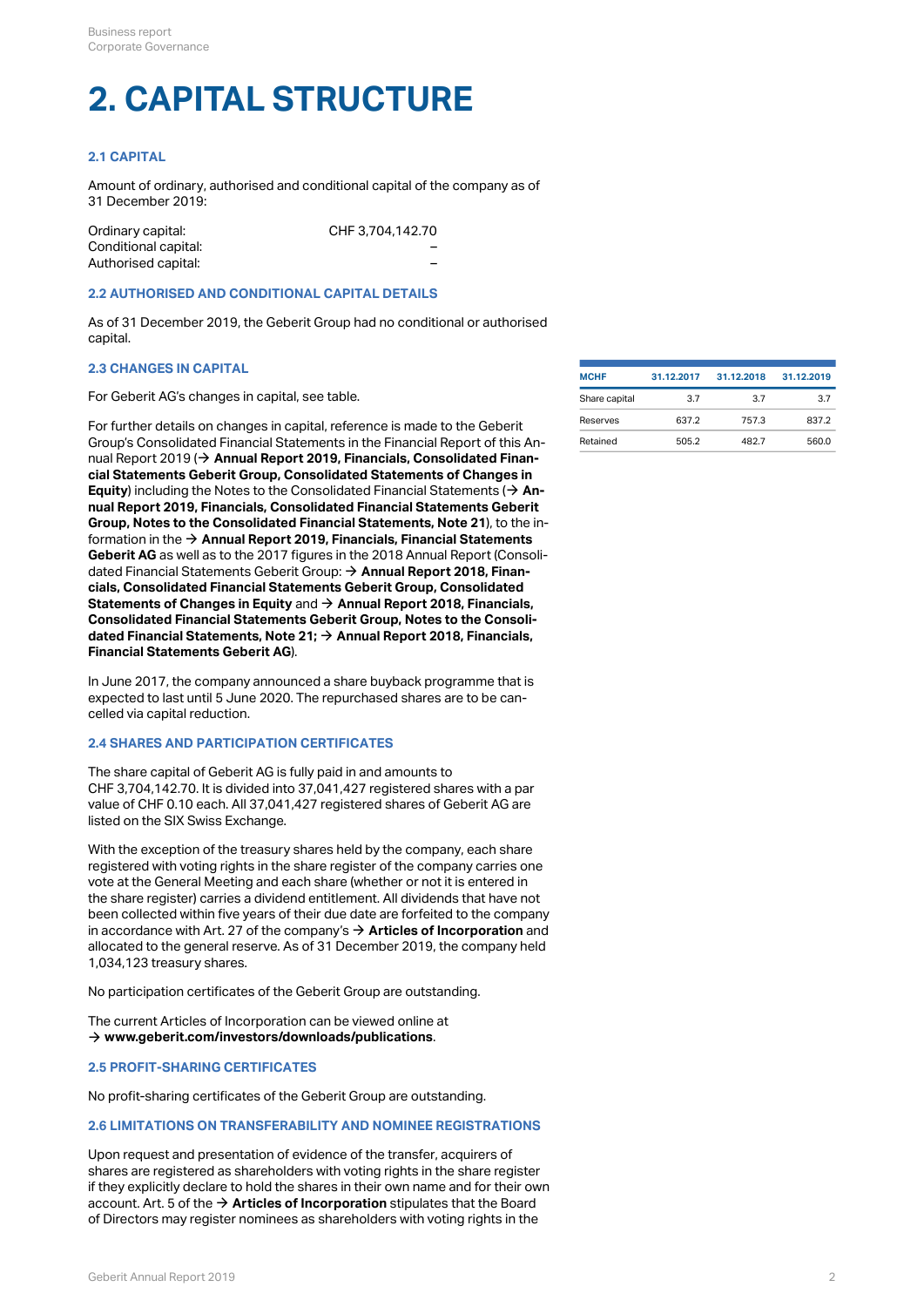share register up to a maximum of 3% of the share capital. The Board of Directors may register nominees as shareholders with voting rights in excess of such registration limitation, provided the nominees disclose detailed information and shareholdings of the persons for which they hold 0.5% or more of the share capital.

The Board of Directors has the power to delete entries in the share register retroactively as of the date of entry if the registration has been made on the basis of false information. It may give the concerned shareholder the opportunity to comment in advance. In any case, the shareholder concerned is informed without delay about the deletion.

Furthermore, the  $\rightarrow$  **[Articles of Incorporation](https://annualreport.geberit.com/geberit/annual/2019/gb/layout/../English/pdf/articles_of_incorporation_geberit_ag.pdf)** do not contain any restrictions in terms of registration or voting rights.

In the reporting year 2019, there were two registrations in the share register of shares with voting rights held by nominees. In both instances, the nominee requested the registration of shares in excess of the 3% registration limitation. The Board of Directors approved this because the nominees in question met the requirements in the Articles of Incorporation that would enable such an exemption.

As of 31 December 2019, two nominees were registered in the share register of Geberit AG with voting rights of more than 3% of the total outstanding share capital:

- Chase Nominees Ltd.: 6.81%
- NorTrust Nominees Ltd.: 3.50%

The Board of Directors did not have to delete any entries in the share register retroactively as of the date of entry in the 2019 reporting year.

According to Art. 11 of the  $\rightarrow$  [Articles of Incorporation,](https://annualreport.geberit.com/geberit/annual/2019/gb/layout/../English/pdf/articles_of_incorporation_geberit_ag.pdf) amendments to the provisions regarding the restriction of the transferability of registered shares require a resolution of the General Meeting passed by at least two-thirds of the votes represented. For the procedure and the conditions for cancelling the restriction of the transferability, see **[Annual Report 2019, Business](#page-15-0)**  [\\$](#page-15-0) **[Report, Corporate Governance, 6. Participatory Rights of Shareholders,](#page-15-0)  [p. 16](#page-15-0)** .

The current Articles of Incorporation can be viewed online at  $\rightarrow$  [www.geberit.com/investors/downloads/publications](https://www.geberit.com/investors/downloads/publications/).

## **2.7 CONVERTIBLE BONDS AND WARRANTS/OPTIONS**

No convertible bonds are outstanding.

No options were issued to any external parties. As regards options issued to employees of the Geberit Group, reference is made to the → Annual Report **[2019, Business Report, Remuneration Report, 8. Summary of share and](http://annualreport.geberit.com/reports/geberit/annual/2019/gb/English/107080/8_-summary-of-share-and-option-plans_nbsp_2019.html)  [option plans 2019](http://annualreport.geberit.com/reports/geberit/annual/2019/gb/English/107080/8_-summary-of-share-and-option-plans_nbsp_2019.html)** and → [Annual Report 2019, Financials, Consolidated Fi](http://annualreport.geberit.com/reports/geberit/annual/2019/gb/English/20405017/17_-participation-plans.html)**[nancial Statements Geberit Group, Notes to the Consolidated Financial](http://annualreport.geberit.com/reports/geberit/annual/2019/gb/English/20405017/17_-participation-plans.html)**  [Statements, Note 17](http://annualreport.geberit.com/reports/geberit/annual/2019/gb/English/20405017/17_-participation-plans.html) in the Consolidated Financial Statements of the Geberit Group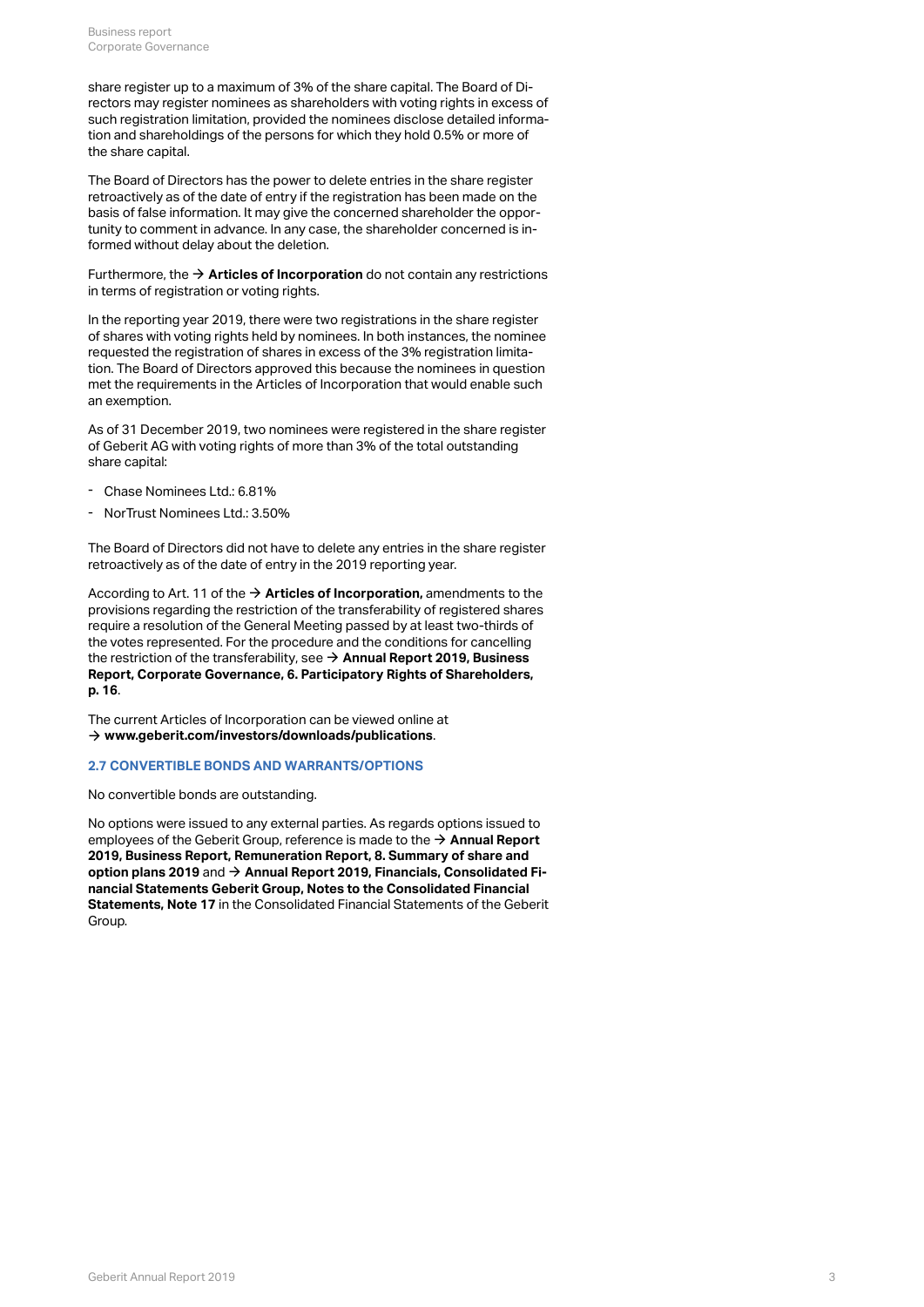## **3. BOARD OF DIRECTORS**

## **3.1/3.2 MEMBERS OF THE BOARD OF DIRECTORS**

At the end of 2019, the Board of Directors was composed of five non-executive, independent members. Up to the beginning of October 2019, the Board of Directors was composed of six non-executive, independent members. However, following the  $\rightarrow$  [death of Thomas M. Hübner](#page-5-0) at the beginning of October the Board was then reduced to five members. The composition of the Board of Directors should reflect strategic requirements, the company's targets, geographical presence and corporate culture. The Board of Directors should be diverse in every respect, i.e. in terms of gender, nationality, geographical/regional experience and business experience.

## **Albert M. Baehny (1952)**

- **Chairman of the Board of Directors since 2015 (Executive Chairman of the Board of Directors from 2011 to 2014), non-executive, independent member of the Board of Directors since 2011**
- **Swiss citizen**
- **Chairman of the Board of Directors and CEO a.i. Lonza Group AG, Basel (CH); Member of the Board of Directors Investis, Crans-Montana (CH)**

Albert M. Baehny graduated with a degree in biology from the University of Fribourg (CH). In 1979, he started his career in the research department of Serono-Hypolab. His further career comprised various marketing, sales, strategic planning and global management positions with Dow Chemical Europe (1981–1993), Ciba-Geigy/Ciba SC (1994–2000), Vantico (2000–2001) and Wacker Chemie (2001–2002). For more than 20 years, Albert M. Baehny gathered relevant knowledge and expertise with global business responsibility. Before joining Geberit, he was Senior Vice President of Wacker Specialties. At Geberit he was Head of Group Executive Area Marketing and Sales Europe from 2003 to 2004. From 2005 until the end of 2014, Albert M. Baehny was Chief Executive Officer (CEO) of the Geberit Group. He has been Chairman of the Board of Directors since 2011.

Albert M. Baehny was not a member of any Management Board of a Geberit Group company in the three years preceding the reporting period. Apart from his Board of Directors' mandate, he does not have any significant business relations with the Geberit Group.

## **Felix R. Ehrat (1957)**

- **Non-executive, independent member of the Board of Directors since 2013**
- **Swiss citizen**
- **Chairman of the Board of Directors Globalance Bank AG, Zurich (CH); Member of the Board of Directors Hyos Invest Holding AG, Zurich (CH); Member of the Advisory Committee RepRisk AG, Zurich (CH); Member of the Advisory Board Accenture, Zurich (CH); Member of the Advisory Board Loanboox, Zurich (CH)**

Felix R. Ehrat received his doctorate of law from the University of Zurich (CH) in 1990, where he previously also received his law degree in 1982. He was admitted to practice as a lawyer in Switzerland in 1985. In 1986, he completed an LL.M. at the Mc-George School of Law in Sacramento (US). He has also completed a number of management training courses, including at Harvard University in Boston (US). From October 2011 to June 2018, he was Group General Counsel of Novartis and, since 1 January 2012, was a member of the Executive Committee of the Novartis Group, a company in which he has held a number of other executive positions (e.g. Compliance, Country Management). Felix R. Ehrat is a leading practitioner of corporate, banking and mergers and acquisitions law, as well as an expert in corporate governance and arbitration. He started his career as an Associate with Bär & Karrer in Zurich (CH) in 1987, became Partner in 1992 and advanced to Senior Partner (2003–2011) and Executive Chairman of the Board of Directors (2007–2011) of the firm. During his career to date, Felix R. Ehrat was a chairman and member of various Boards of Directors at listed and non-listed companies, including a chairman and member of various respective audit committees. Furthermore, he has held posts in major business organisations, e.g. member of the board at economiesuisse (2013–2015) and Chairman of Swiss-Holdings (2015–2017). He is a lecturer at the University of St. Gallen (CH).



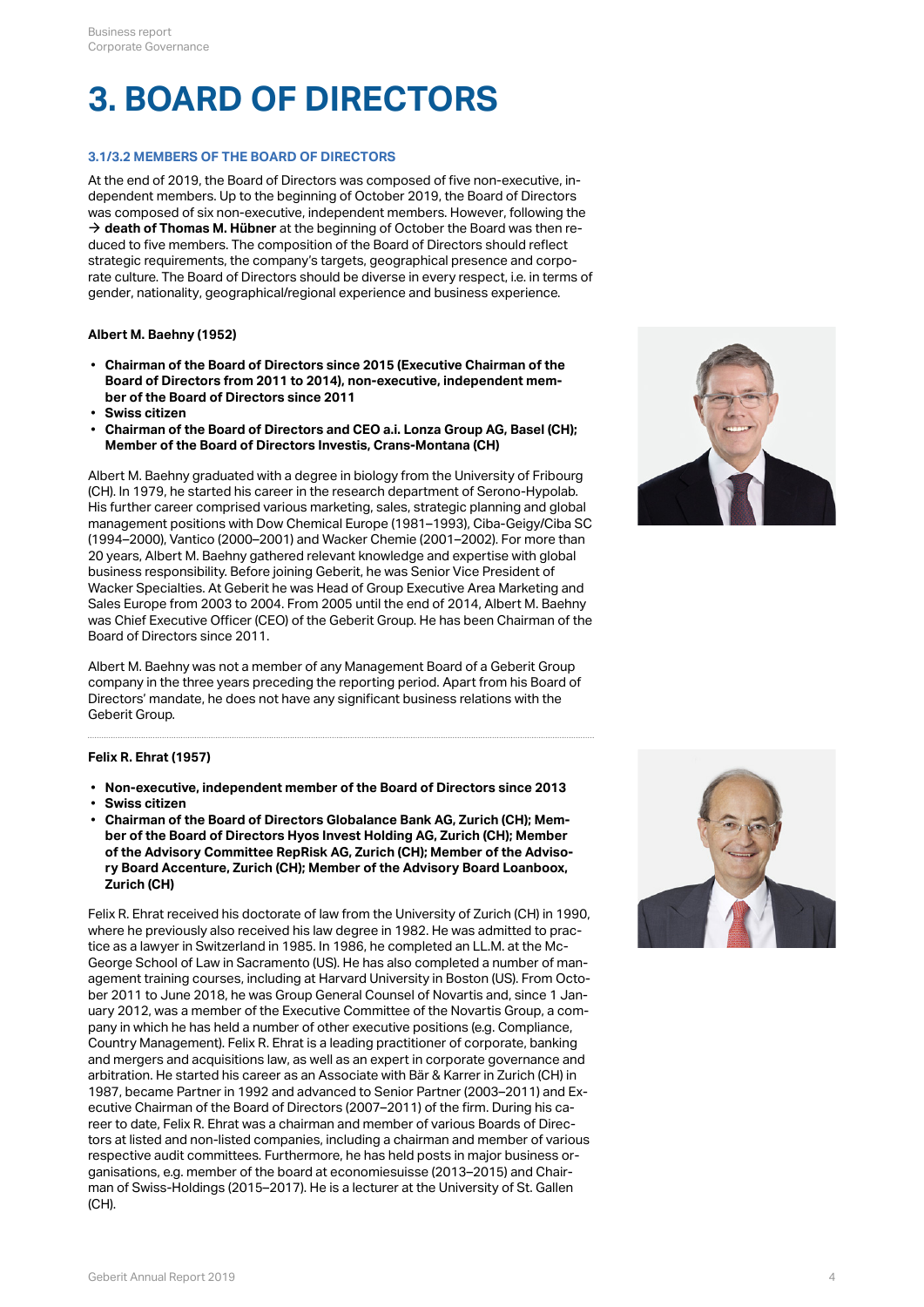Felix R. Ehrat was not a member of any Management Board of a Geberit Group company in the three years preceding the reporting period. Apart from his Board of Directors' mandate, he does not have any significant business relations with the Geberit Group.

#### **Bernadette Koch (1968)**

- **Non-executive, independent member of the Board of Directors since 2019**
- **Swiss citizen**
- **Member of the Board of Directors Mobimo Holding AG, Lucerne (CH); Member of the Board of Directors Swiss Post AG, Bern (CH); Member of the Board of Directors PostFinance AG, Bern (CH)**

Bernadette Koch is a graduate business economist and a certified public accountant. She has over 25 years of experience in auditing and financial reporting, which she acquired at EY Switzerland. As Global Client Service Partner, she was responsible for the auditing mandates of national and international companies. Furthermore, she brings a wide range of experience from her role as the Talent Officer of EY Assurance Switzerland and as a member of the Management Committee from EY Switzerland's Auditing division. She worked for EY until 2018. Today, Bernadette Koch shares her extensive experience as a Board of Directors member and advisor.

Bernadette Koch was not a member of any Management Board of a Geberit Group company in the three years preceding the reporting period. Apart from her Board of Directors' mandate, she does not have any significant business relations with the Geberit Group.

### **Hartmut Reuter (1957)**

- **Vice Chairman of the Board of Directors since April 2016; non-executive, independent member of the Board of Directors since 2008**
- **German citizen**
- **Member of the Shareholders Committee and Supervisory Board Vaillant GmbH, Remscheid (DE); Chairman of the Advisory Board GBT-Bücolit GmbH, Marl (DE); Member of the Board of Directors Wilkhahn GmbH + Co KG, Bad Münder (DE)**

After graduating (Master's in Industrial Engineering; majoring in Controlling and Finance) from Technical University Darmstadt (DE), Hartmut Reuter joined the Bosch Group in Stuttgart (DE) as a Business Management Trainee in 1981. During more than 15 years with Bosch, he occupied various finance and management positions in various industrial business units, until finally becoming Director in the planning and controlling division at Bosch headquarters. From 1997 to 2009, Hartmut Reuter was a member of the Group Executive Board of the Rieter Group in Winterthur (CH). During his first five years, he started as Head of Controlling, then he became the Head of the Corporate Center, responsible for all financial and strategic functions. From 2002, he was CEO of the Rieter Group. Since 2009, he has worked as a freelance management consultant and has held positions in various supervisory boards.

Hartmut Reuter was not a member of any Management Board of a Geberit Group company in the three years preceding the reporting period. Apart from his Board of Directors' mandate, he does not have any significant business relations with the Geberit Group.

## **Eunice Zehnder-Lai (1967)**

- **Non-executive, independent member of the Board of Directors since 2017**
- **Citizen of Switzerland and Hong Kong**
- **Member of the Board of Directors DKSH Holding AG, Zurich (CH); Member of the Board of Directors Julius Bär Group Ltd., Zurich (CH); Member of the Board of Directors Julius Bär & Co. Ltd., Zurich (CH); Member of the Board of Trustees Asia Society Switzerland Foundation, Zurich (CH)**

Eunice Zehnder-Lai holds a Master of Business Administration from Harvard Business School (US) and a Bachelor of Arts from Harvard University (US). From 2014 until the end of November 2018, she was CEO of IPM Institut für Persönlichkeitsorientiertes Management, a firm headquartered in Pfäffikon (CH) that offers solutions aimed at enhancing the efficiency of organisations with customers, teams and employees in companies. Before joining IPM, she spent almost 20 years working in the finance industry for LGT Capital Partners, Goldman Sachs and Merrill Lynch in New





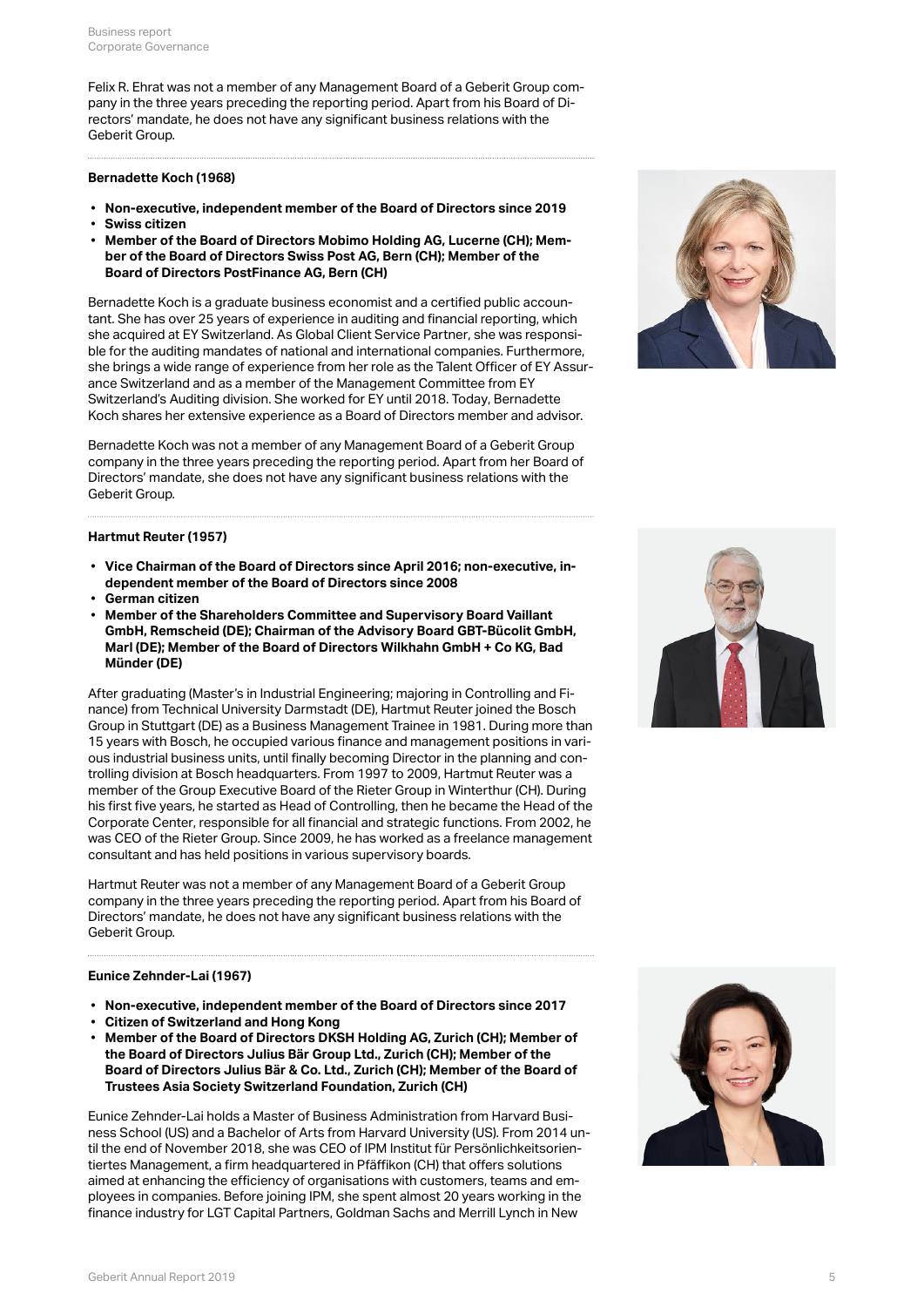York, London, Hong Kong and Switzerland. She worked in asset management, private wealth management and corporate finance, as well as for Procter & Gamble in marketing and brand management.

Eunice Zehnder-Lai was not a member of any Management Board of a Geberit Group company in the three years preceding the reporting period. Apart from her Board of Directors' mandate, she does not have any significant business relations with the Geberit Group.

For former members of the Board of Directors who have left the Board during the past five years, please refer to the following links:

- → [Thomas M. Hübner](https://geschaeftsbericht.geberit.com/reports/geberit/annual/2018/gb/English/106030/3_-board-of-directors.html#ThomasHuebner), left the Board on 4 October 2019
- **→ [Jørgen Tang-Jensen](https://geschaeftsbericht.geberit.com/reports/geberit/annual/2018/gb/English/106030/3_-board-of-directors.html#TangJensen)**, left the Board on 3 April 2019
- → [Regi Aalstad](https://annualreport.geberit.com/reports/geberit/annual/2016/gb/English/106030/3_-board-of-directors.html#RegiAalstad), left the Board on 5 April 2017
- [\\$](https://geschaeftsbericht.geberit.com/reports/geberit/annual/2015/gb/English/106030/3_-board-of-directors.html#RobertFSpoerry) **[Robert F. Spoerry](https://geschaeftsbericht.geberit.com/reports/geberit/annual/2015/gb/English/106030/3_-board-of-directors.html#RobertFSpoerry)**, left the board on 6 April 2016

## **3.3 REGULATIONS IN THE ARTICLES OF INCORPORATION CONCERNING THE NUMBER OF PERMISSIBLE ACTIVITIES IN ACCORDANCE WITH ART. 12 PARA. 1 CLAUSE 1 OAEC**

Members of the Board of Directors may hold up to five mandates in profit-oriented legal entities and up to five mandates in non-profit-oriented legal entities or charitable legal entities outside the Geberit Group.

Mandates of a member of the Board of Directors in legal entities which are controlled by the company, or which control the company as well as mandates held by such member in their capacity as a member of the Board of Directors of the company, or held by order and on behalf of the company or legal entities controlled by it, shall not count as mandates in legal entities outside the Geberit Group.

Mandates of a member of the Board of Directors of the company in legal entities outside the Geberit Group which are under common control, as well as mandates held by such member in their capacity as a member of the supreme governing body or of the group management of a legal entity outside the Geberit Group or held by order and on behalf of such legal entity or legal entities controlled by it, shall be deemed one mandate outside the Geberit Group.

Mandates held by a member of the Board of Directors in their main activity as a member of the group management of a legal entity outside the Geberit Group or held by order and on behalf of such legal entity or legal entities controlled by it, shall not count as mandates within the meaning of this provision.

Mandates in the sense of Art. 24 of the  $\rightarrow$  [Articles of Incorporation](https://annualreport.geberit.com/geberit/annual/2019/gb/layout/../English/pdf/articles_of_incorporation_geberit_ag.pdf) are mandates in supreme governing bodies or in an advisory board of legal entities that are required to be recorded in the Commercial Register or in a corresponding foreign register.

The current Articles of Incorporation can be viewed online at → [www.geberit.com/](https://www.geberit.com/investors/downloads/publications/) **[investors/downloads/publications](https://www.geberit.com/investors/downloads/publications/)** .

## <span id="page-5-0"></span>**3.4 ELECTIONS AND TERMS OF OFFICE**

The term of office for a member of the Board of Directors is one year and ends at the closing of the following ordinary General Meeting. Members of the Board of Directors are elected on an individual basis. Re-election is possible.

In addition to the members of the Board of Directors, the Chairman of the Board of Directors is also elected by the General Meeting. The term of office for the Chairman of the Board of Directors is also one year and ends at the closing of the following ordinary General Meeting. Re-election is possible. If the position of Chairman of the Board of Directors is vacant, the Board of Directors is to appoint a new Chairman of the Board of Directors from among its members for the remaining term of office.

The members of the Nomination and Compensation Committee are elected annually and on an individual basis by the General Meeting. Only members of the Board of Directors are eligible. Their term of office ends at the closing of the following ordinary General Meeting. Re-election is possible.

The members of the Board of Directors, Chairman of the Board of Directors and members of the Committees retire from their positions at the next ordinary General Meeting following their 70th birthday.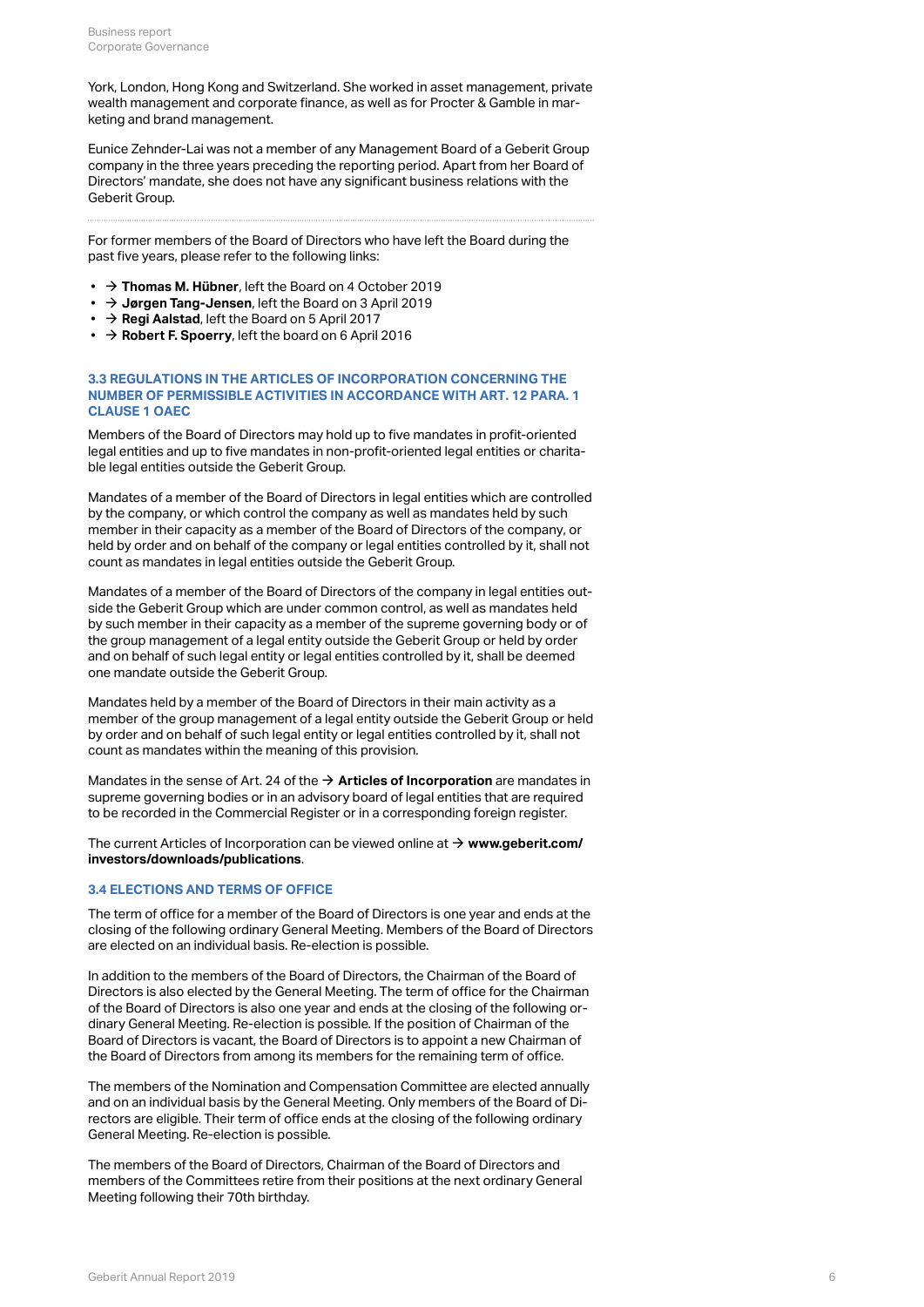Hartmut Reuter (Chairman) and Eunice Zehnder-Lai were re-elected to the Nomination and Compensation Committee at the ordinary General Meeting on 3 April 2019. Thomas M. Hübner was newly elected to the Nomination and Compensation Committee. The constitution subsequent to the ordinary General Meeting 2019 resulted in the following composition of the Audit Committee: Felix R. Ehrat (Chairman), Bernadette Koch, Hartmut Reuter. Hartmut Reuter continues to hold the office of Vice Chairman of the Board of Directors.

Member of the Board of Directors  $\rightarrow$  [Thomas M. Hübner](https://geschaeftsbericht.geberit.com/reports/geberit/annual/2018/gb/English/106030/3_-board-of-directors.html#ThomasHuebner) passed away at the beginning of October 2019. Within the context of succession planning, the Geberit AG Board of Directors will nominate  $\rightarrow$  [Werner Karlen](https://www.geberit.com/company/management-structure/board-of-directors/werner-karlen.html) as a new member of the Board of Directors at the General Meeting on 1 April 2020.

The Chairman of the Board of Directors and all remaining members of the Board of Directors will be standing for re-election for a further year. Werner Karlen will be nominated to become a new member of the Nomination and Compensation Committee at the General Meeting 2020, replacing Bernadette Koch, who joined the Nomination and Compensation Committee at the beginning of October 2019 following the death of Thomas M. Hübner. The composition of the committees and holder of the office of Vice Chairman are also to remain unchanged.

### **3.5 INTERNAL ORGANISATIONAL STRUCTURE**

The organisation of the Board of Directors is governed by law, the company's **[Ar-](http://annualreport.geberit.com/geberit/annual/2019/gb/layout/../English/pdf/articles_of_incorporation_geberit_ag.pdf)**[\\$](http://annualreport.geberit.com/geberit/annual/2019/gb/layout/../English/pdf/articles_of_incorporation_geberit_ag.pdf) **[ticles of Incorporation \(www.geberit.com/investors/downloads/publications\)](http://annualreport.geberit.com/geberit/annual/2019/gb/layout/../English/pdf/articles_of_incorporation_geberit_ag.pdf)** and the → Organisational Regulations of the Board of Directors of Geberit AG **[\(www.geberit.com/investors/downloads/publications\)](https://annualreport.geberit.com/geberit/annual/2019/gb/layout/../English/pdf/organizational_regulations_BoD.pdf)** (see also **[Annual Report](#page-9-0)**  [\\$](#page-9-0) **[2019, Business Report, Corporate Governance, 3. Board of Directors, 3.6 Defini](#page-9-0)[tion of areas of responsibility, p. 10](#page-9-0)** ).

As a result of the entry into force of the OaEC on 1 January 2014 and in accordance with the  $\rightarrow$  **[Articles of Incorporation](https://annualreport.geberit.com/geberit/annual/2019/gb/layout/../English/pdf/articles_of_incorporation_geberit_ag.pdf)**, the Chairman of the Board of Directors and the members of the Nomination and Compensation Committee are each to be elected annually and on an individual basis by the General Meeting. After each ordinary General Meeting, the Board of Directors elects the Vice Chairman from among its members, as well as the Chairman of the Nomination and Compensation Committee and the Chairman and the members of the Audit Committee.

The Board of Directors meets whenever business so requires, but at least four times a year generally for a day each (2019: nine meetings or telephone conferences). Each meeting or telephone conference that took place in 2019 lasted four hours on average. Meetings shall be chaired by the Chairman or, in the event of his incapacity, by the Vice Chairman. The Board of Directors shall appoint a Secretary, who need not be a member of the Board of Directors. The Chairman of the Board of Directors may invite members of the Group Executive Board to attend meetings of the Board of Directors. During the reporting year, one or more members of the Group Executive Board took part in the nine meetings. None of the meetings involved the participation of external consultants.

The Board of Directors shall be quorate if a majority of its members are present. Attendance can also be effected via telephone or electronic media. Resolutions are passed with the majority of votes cast. In the event of a tie, the Chairman shall have the casting vote.

The regular meetings of the Board of Directors and committees are scheduled early, so that as a rule all members participate in person or via telephone.

The participation rate for meetings of the Board of Directors in 2019 was 94%.

|                                 |     |                          |     |     |     | 5 Mar 11 Mar 3 Apr 4/5 Jul 14 Aug 29 Aug 30 Aug 25 Oct 3 Dec |     |     |          |
|---------------------------------|-----|--------------------------|-----|-----|-----|--------------------------------------------------------------|-----|-----|----------|
| Albert M. Baehny                | X   | X                        | X   | X   | X   | X                                                            | X   | X   | X        |
| Felix R. Ehrat                  | X   | X                        | X   | X   | X   | X                                                            | X   | X   | X        |
| Thomas M. Hübner <sup>1</sup>   | X   | $\overline{\phantom{m}}$ | X   | X   | X   | X                                                            | X   | n/a | n/a      |
| Bernadette Koch <sup>2</sup>    | n/a | n/a                      | n/a | X   | X   | X                                                            | X   | X   | $\times$ |
| <b>Hartmut Reuter</b>           | X   | X                        | X   | X   | X   | X                                                            | X   | X   | $\times$ |
| Jørgen Tang-Jensen <sup>3</sup> | X   |                          |     | n/a | n/a | n/a                                                          | n/a | n/a | n/a      |
| Eunice Zehnder-Lai              | X   | X                        | X   | X   | X   | X                                                            | X   | X   | X        |

<sup>1</sup> Thomas M. Hübner was a member of the Board of Directors until 4 October 2019

 $^2$  Bernadette Koch has been a member of the Board of Directors since 3 April 2019

 $^3$  Jørgen Tang-Jensen was a member of the Board of Directors until 3 April 2019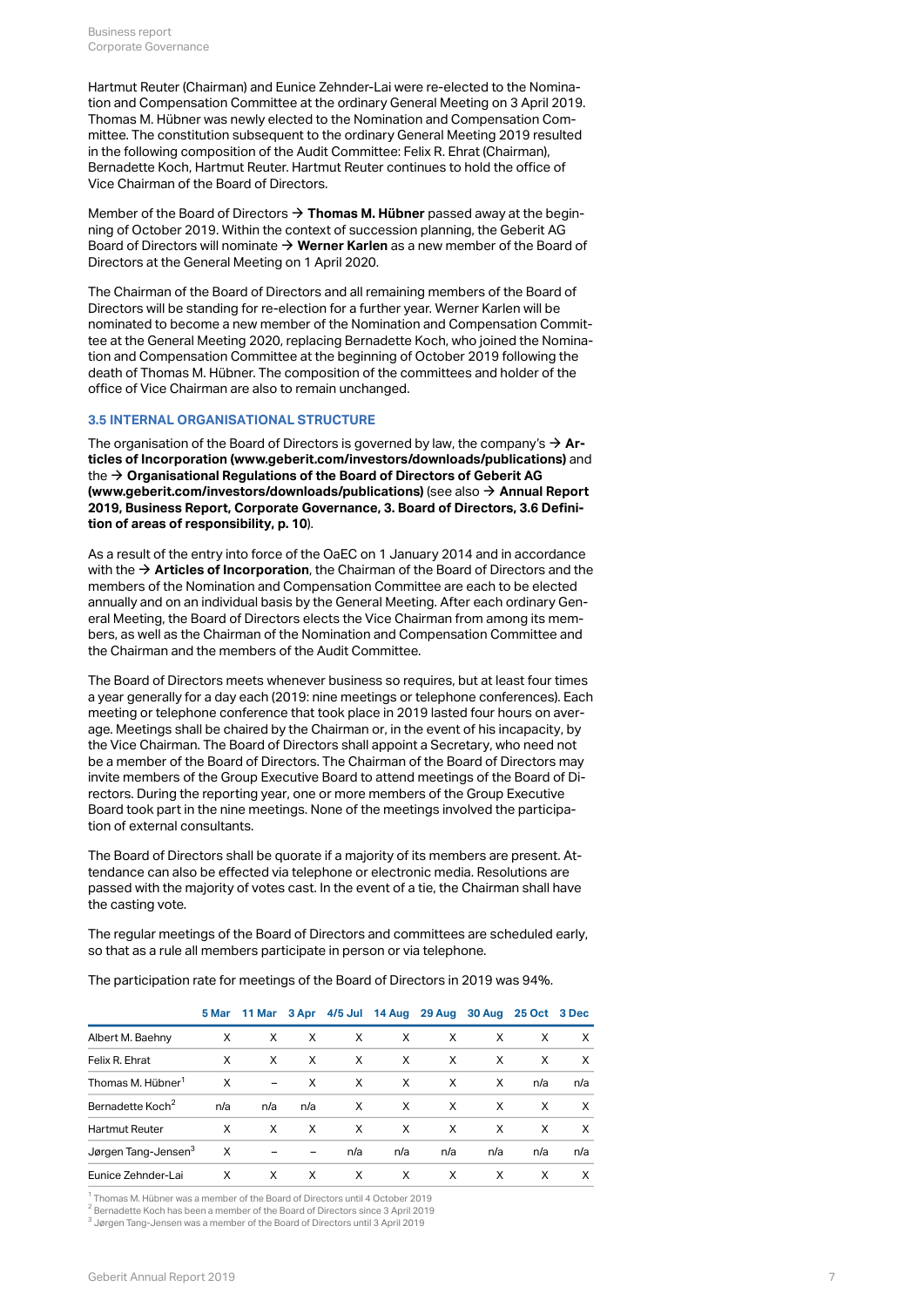The Board of Directors has formed two committees composed exclusively of nonexecutive and independent Board members:

## **NOMINATION AND COMPENSATION COMMITTEE (NCC)**

The compensation and nomination tasks and responsibilities are combined in this Committee.

The Nomination and Compensation Committee consists of three independent, nonexecutive members of the Board of Directors. The members of the Nomination and Compensation Committee are elected individually and annually by the ordinary General Meeting. The Chairman of the Nomination and Compensation Committee is appointed by the Board of Directors. If the Nomination and Compensation Committee is not complete, the Board of Directors is to appoint members to fill the corresponding position(s) for the remaining term of office. As a result, Thomas M. Hübner was replaced by Bernadette Koch in the Nomination and Compensation Committee as of 5 October 2019 following his death at the beginning of October 2019. The Nomination and Compensation Committee shall be quorate if a majority of its members are present. Resolutions are passed with the majority of votes cast. In the event of a tie, the Chairman shall have the casting vote.

The members of the Nomination and Compensation Committee as of 31 December 2019 were Hartmut Reuter (Chairman), Bernadette Koch and Eunice Zehnder-Lai. The committee meets at least three times a year generally for a half day each (2019: three meetings). Each meeting or telephone conference that took place in 2019 lasted three hours on average. During the reporting year, one or more members of the Group Executive Board took part in the three meetings. None of the meetings involved the participation of external consultants.

The participation rate for meetings in 2019 was 89%.

|                                 | 25 Feb | 29 Aug | 3 Dec |
|---------------------------------|--------|--------|-------|
| <b>Hartmut Reuter</b>           | Χ      | X      |       |
| Thomas M. Hübner <sup>1</sup>   | n/a    | X      | n/a   |
| Bernadette Koch <sup>3</sup>    | n/a    | n/a    |       |
| Jørgen Tang-Jensen <sup>2</sup> | X      | n/a    | n/a   |
| Eunice Zehnder-Lai              | х      | x      |       |

 $^{\rm 1}$  Thomas M. Hübner was a member of the Nomination and Compensation Committee from 3 April 2019 until 4 October 2019

 $^2$  Bernadette Koch succeeded the late Thomas M. Hübner as a member of the Nomination and Compensation Committee from 5 October 2019

 $^3$  Jørgen Tang-Jensen was a member of the Nomination and Compensation Committee until 3 April 2019

The Nomination and Compensation Committee supports the Board of Directors in fulfilling its duties specified by law and the  $\rightarrow$  [Articles of Incorporation](https://annualreport.geberit.com/geberit/annual/2019/gb/layout/../English/pdf/articles_of_incorporation_geberit_ag.pdf) **[\(www.geberit.com/investors/downloads/publications\)](https://annualreport.geberit.com/geberit/annual/2019/gb/layout/../English/pdf/articles_of_incorporation_geberit_ag.pdf)** in the area of the compensation and personnel policy of the Geberit Group. The powers and duties of the Nomination and Compensation Committee are based on the following principles:

- 1. Preparation and periodical review of the Geberit Group's compensation policy and principles and personnel policy, performance criteria related to compensation and periodical review of their implementation, as well as submission of the respective proposals and recommendations to the Board of Directors.
- 2. Preparation of all relevant decisions of the Board of Directors in relation to the nomination and compensation of the members of the Board of Directors and of the Group Executive Board, as well as submission of the respective proposals and recommendations to the Board of Directors.

The overall responsibility for the duties and competencies assigned to the Nomination and Compensation Committee remains with the Board of Directors.

The Board of Directors may delegate further powers and duties to the Nomination and Compensation Committee in respect of nomination, compensation and related matters.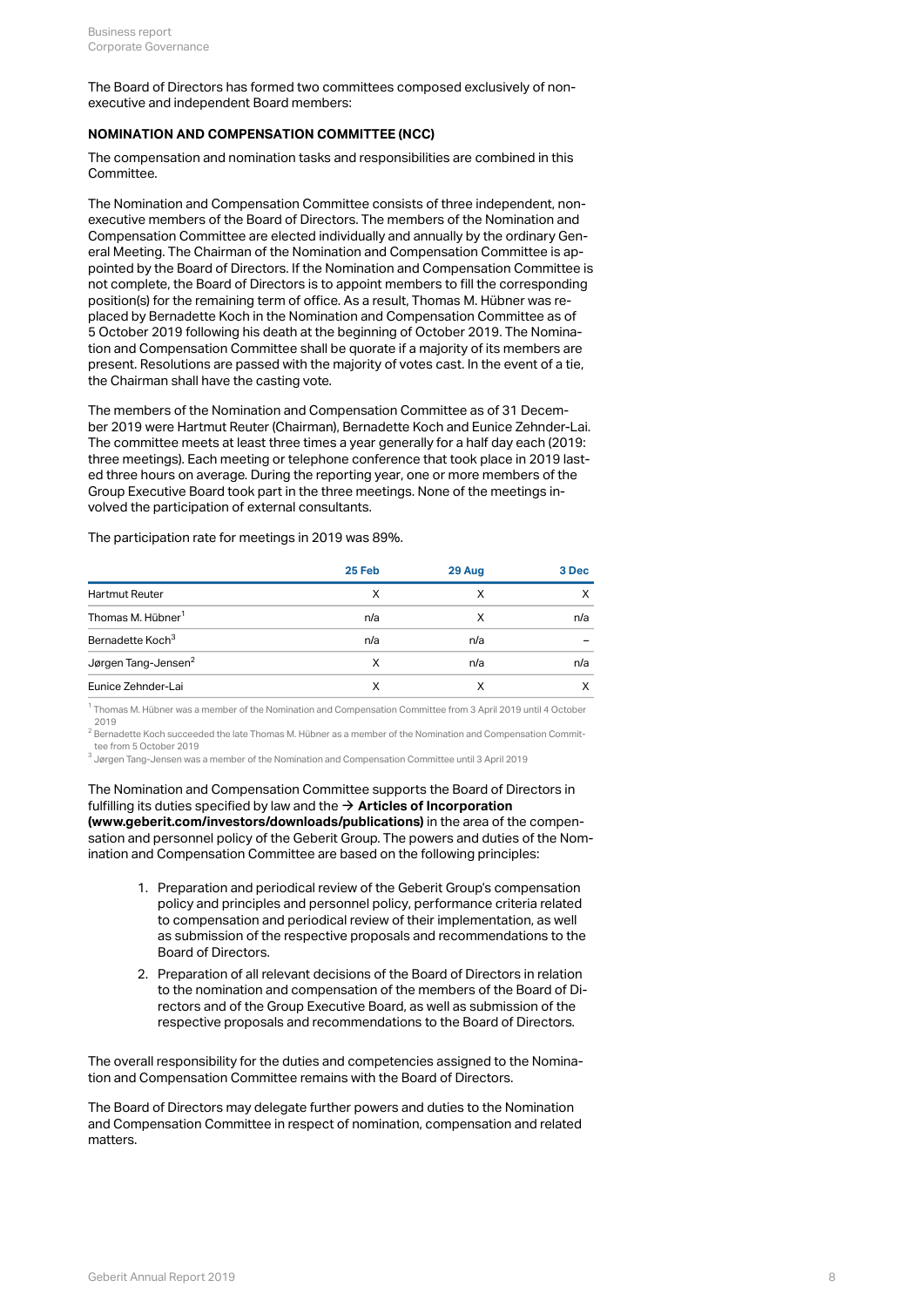The organisation, detailed responsibilities, functioning and reporting of the Nomination and Compensation Committee are stipulated in the  $\rightarrow$  **[Organisational Regula](https://annualreport.geberit.com/geberit/annual/2019/gb/layout/../English/pdf/organizational_regulations_NCC.pdf)[tions for the Nomination and Compensation Committee \(NCC\)](https://annualreport.geberit.com/geberit/annual/2019/gb/layout/../English/pdf/organizational_regulations_NCC.pdf) [\(www.geberit.com/investors/downloads/publications\)](https://annualreport.geberit.com/geberit/annual/2019/gb/layout/../English/pdf/organizational_regulations_NCC.pdf)** of the Board of Directors of Geberit AG.

## <span id="page-8-0"></span>**AUDIT COMMITTEE (AC)**

The Audit Committee consists of three independent, non-executive members of the Board of Directors. They are appointed annually by the Board of Directors. The Board of Directors appoints a member of the Audit Committee as Chairman. The Audit Committee shall be quorate if a majority of its members are present. Resolutions are passed with the majority of votes cast. The CEO and CFO as well as the internal and external auditors attend the meetings if necessary. In 2019, the CEO and CFO attended each meeting of the Audit Committee, at least in part. None of the meetings involved the participation of external consultants. Furthermore, the committee is entitled to hold meetings exclusively with representatives of the external as well as the internal auditors. The Audit Committee has direct access to the internal auditors and can obtain all the information it requires within the Geberit Group and consult the responsible employees.

As of 31 December 2019, the Audit Committee was composed of Felix R. Ehrat (Chairman), Bernadette Koch and Hartmut Reuter. It meets at least twice a year, generally for a half day each (2019: four meetings). Each meeting or telephone conference that took place in 2019 lasted four hours on average.

The participation rate for meetings in 2019 was 100%.

|                               | 25 Feb | 1 May | 9 Aug | 29 Aug | Dec <sup>3</sup> |
|-------------------------------|--------|-------|-------|--------|------------------|
| Felix R. Ehrat                |        |       |       |        |                  |
| Thomas M. Hübner <sup>1</sup> | X      | n/a   | n/a   | n/a    |                  |
| Bernadette Koch <sup>2</sup>  | n/a    |       |       |        |                  |
| <b>Hartmut Reuter</b>         |        |       |       |        |                  |

<sup>1</sup> Thomas M. Hübner was a member of the Audit Committee until 3 April 2019

 $^2$  Bernadette Koch has been a member of the Audit Committee since 3 April 2019

 $^3$  The meeting in December was moved to January 2020 due to scheduling reasons

The Audit Committee supports the Board of Directors in fulfilling its duties specified by law, in particular in the areas of financial control (supervision of the internal and external auditors and monitoring of financial reporting) and ultimate supervision of the persons entrusted with the management (internal control system). The Audit Committee determines the scope and planning of the internal audit and coordinates them with those of the external audit. For every meeting, the internal auditors provide a comprehensive report on all audits carried out and the measures to be implemented. The external auditors take part in two of the meetings. In the first meeting of the year, they present their report on the financial statements. The second meeting, which takes place in the third quarter, focuses on the planning of the upcoming audit of the financial statements and developments in the regulatory environment. The Audit Committee monitors the implementation of the conclusions of the audit. In addition, the Audit Committee assesses the functionality of the internal control system, including risk management (see also **[Annual Report 2019, Business Report, Cor-](#page-9-1)**[\\$](#page-9-1) **[porate Governance, 3. Board of Directors, 3.7 Information and control instru](#page-9-1)[ments vis-à-vis the Group Executive Board, p. 10](#page-9-1)** ). The Audit Committee supports the Board of Directors with corporate governance and compliance issues, monitors the relevant corporate governance and compliance aspects and develops them further. The overall responsibility for the duties and competencies assigned to the Audit Committee remains with the Board of Directors.

The organisation, detailed responsibilities, functioning and reporting of the Audit Committee are set out in the  $\rightarrow$  [Organisational Regulations for the Audit Commit](https://annualreport.geberit.com/geberit/annual/2019/gb/layout/../English/pdf/organizational_regulations_BoD.pdf)**[tee](https://annualreport.geberit.com/geberit/annual/2019/gb/layout/../English/pdf/organizational_regulations_BoD.pdf)**  of the Board of Directors of Geberit AG.

The current Articles of Incorporation as well as the Organisational Regulations of the Board of Directors of Geberit AG (including the Allocation of Powers and Duties), the Nomination and Compensation Committee and the Audit Committee can be viewed online at  $\rightarrow$  [www.geberit.com/investors/downloads/publications](https://www.geberit.com/investors/downloads/publications/).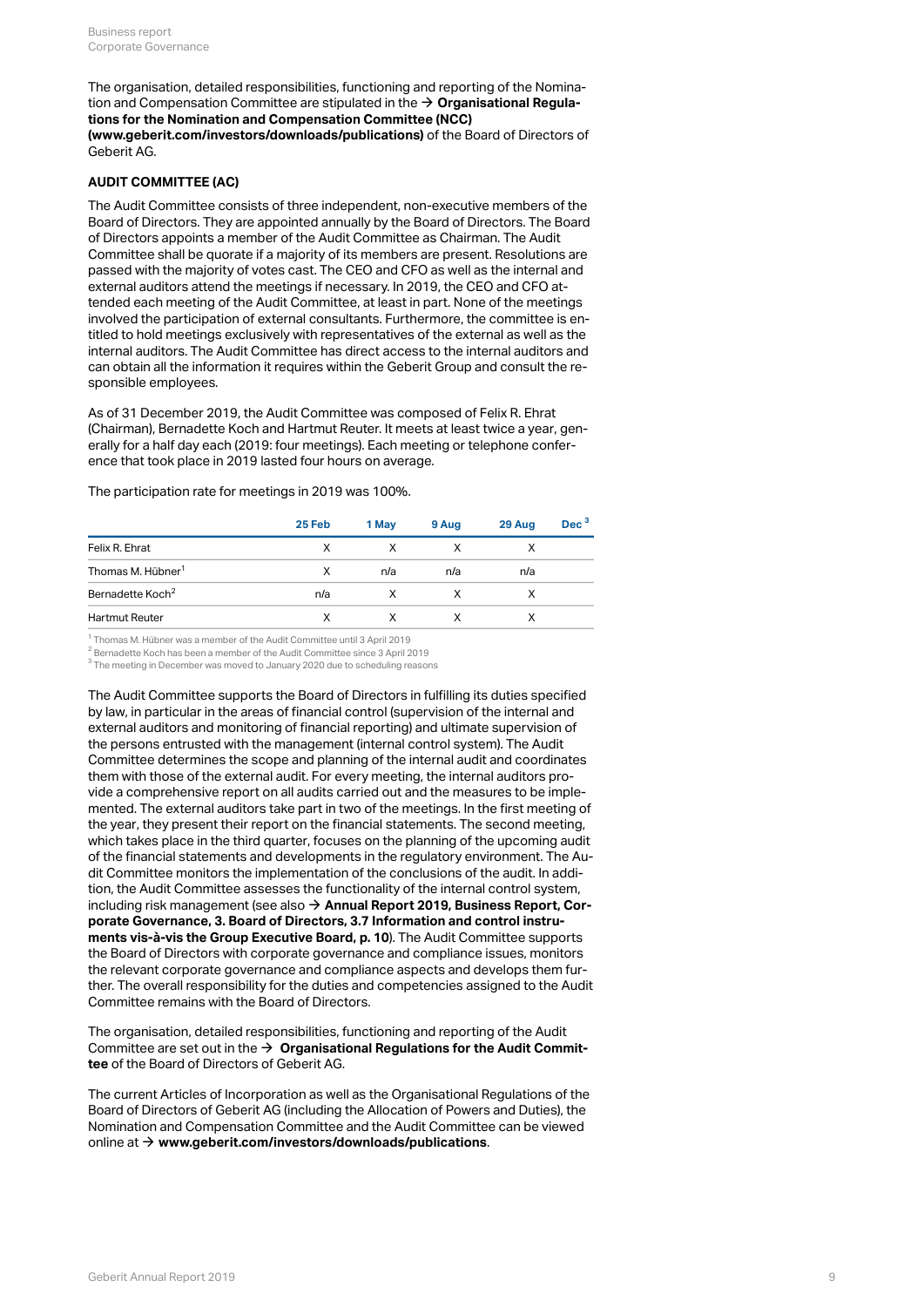### <span id="page-9-0"></span>**3.6 DEFINITION OF AREAS OF RESPONSIBILITY**

Pursuant to Swiss Corporate Law and Art. 17 of the  $\rightarrow$  [Articles of Incorporation](https://annualreport.geberit.com/geberit/annual/2019/gb/layout/../English/pdf/articles_of_incorporation_geberit_ag.pdf) at Geberit AG, the Board of Directors has the following non-transferable and irrevocable responsibilities:

- The ultimate management of the Company and the giving of the necessary directives -
- The establishment of the organisation
- The structuring of the accounting system and the financial controls, as well as the financial planning -
- The appointment and removal of the persons entrusted with the management and the representation -
- The ultimate supervision of the persons entrusted with the management, in particular in view of compliance with the law,  $\rightarrow$  [Articles of Incorporation](https://annualreport.geberit.com/geberit/annual/2019/gb/layout/../English/pdf/articles_of_incorporation_geberit_ag.pdf), regulations and directives -
- The preparation of the annual report and of the remuneration report as well as the preparation of the General Meeting and the implementation of its resolutions -
- The notification of the judge in case of overindebtedness

The Board of Directors determines the strategic objectives and the general resources for achieving these, and decides on major business transactions. Further areas of responsibility of the Board of Directors are set out in the  $\rightarrow$  Organisational **[Regulations of the Board of Directors of Geberit AG](https://annualreport.geberit.com/geberit/annual/2019/gb/layout/../English/pdf/organizational_regulations_BoD.pdf)**  and the **[Supplement to the](https://annualreport.geberit.com/geberit/annual/2019/gb/layout/../English/pdf/supplement_BoD.pdf)**  [\\$](https://annualreport.geberit.com/geberit/annual/2019/gb/layout/../English/pdf/supplement_BoD.pdf) **[Organisational Regulations \(https://annualreport.geberit.com/geberit/annual/](https://annualreport.geberit.com/geberit/annual/2019/gb/layout/../English/pdf/supplement_BoD.pdf) [2019/gb/English/pdf/supplement\\_BoD.pdf\).](https://annualreport.geberit.com/geberit/annual/2019/gb/layout/../English/pdf/supplement_BoD.pdf)**

To the extent legally permissible and in accordance with its **[Organisational Regu-](https://annualreport.geberit.com/geberit/annual/2019/gb/layout/../English/pdf/organizational_regulations_BoD.pdf)**[\\$](https://annualreport.geberit.com/geberit/annual/2019/gb/layout/../English/pdf/organizational_regulations_BoD.pdf) **[lations of the Board of Directors of Geberit AG](https://annualreport.geberit.com/geberit/annual/2019/gb/layout/../English/pdf/organizational_regulations_BoD.pdf)** , the Board of Directors has assigned the operational management to the Chief Executive Officer (CEO). The individual duties assigned to the CEO are governed in particular by the  $\rightarrow$  **[Supplement](https://annualreport.geberit.com/geberit/annual/2019/gb/layout/../English/pdf/supplement_BoD.pdf) [to the Organisational Regulations](https://annualreport.geberit.com/geberit/annual/2019/gb/layout/../English/pdf/supplement_BoD.pdf)**. The CEO is authorised to further delegate powers to individual members of the Group Executive Board and/or to other executives of the Geberit Group.

As of the end of 2019, the Group Executive Board is composed of the Chief Executive Officer and six other members. The members of the Group Executive Board are appointed by the Board of Directors based on the proposal of the Nomination and Compensation Committee.

The → [Articles of Incorporation](https://annualreport.geberit.com/geberit/annual/2019/gb/layout/../English/pdf/articles_of_incorporation_geberit_ag.pdf) and/or the → Organisational Regulations of the **[Board of Directors of Geberit AG](https://annualreport.geberit.com/geberit/annual/2019/gb/layout/../English/pdf/organizational_regulations_BoD.pdf)** regulate the duties and powers of the Board of Directors as a governing body, the Chairman and the committees. The Organisational Regulations also define the rights and duties of the Group Executive Board, which are set forth in more detail in the Internal Regulations for the Group Executive Board. The  $\rightarrow$  **[Supplement to the Organisational Regulations](http://annualreport.geberit.com/geberit/annual/2019/gb/layout/../English/pdf/supplement_BoD.pdf)** contains a detailed list of the decision-making powers and Group management duties.

The current [\\$](http://annualreport.geberit.com/geberit/annual/2019/gb/layout/../English/pdf/articles_of_incorporation_geberit_ag.pdf) **[Articles of Incorporation](http://annualreport.geberit.com/geberit/annual/2019/gb/layout/../English/pdf/articles_of_incorporation_geberit_ag.pdf)** as well as the **[Organisational Regula-](http://annualreport.geberit.com/geberit/annual/2019/gb/layout/../English/pdf/organizational_regulations_AC.pdf)**[\\$](http://annualreport.geberit.com/geberit/annual/2019/gb/layout/../English/pdf/organizational_regulations_AC.pdf) **[tions of the Board of Directors of Geberit AG](http://annualreport.geberit.com/geberit/annual/2019/gb/layout/../English/pdf/organizational_regulations_AC.pdf)** , the **[Nomination and Compensa-](http://annualreport.geberit.com/geberit/annual/2019/gb/layout/../English/pdf/organizational_regulations_NCC.pdf)**[\\$](http://annualreport.geberit.com/geberit/annual/2019/gb/layout/../English/pdf/organizational_regulations_NCC.pdf) **[tion Committee \(NCC\)](http://annualreport.geberit.com/geberit/annual/2019/gb/layout/../English/pdf/organizational_regulations_NCC.pdf)** and the → [Audit Committee \(AC\)](http://annualreport.geberit.com/geberit/annual/2019/gb/layout/../English/pdf/organizational_regulations_AC.pdf) can be viewed at  $\rightarrow$  [www.geberit.com/investors/downloads/publications](http://www.geberit.com/investors/downloads/publications/).

## <span id="page-9-1"></span>**3.7 INFORMATION AND CONTROL INSTRUMENTS VIS-À-VIS THE GROUP EXE-CUTIVE BOARD**

At every meeting of the Board of Directors, individual members of the Group Executive Board inform the Board of Directors of current business developments and major business transactions of the Group or Group companies. Between meetings, the Board of Directors is comprehensively informed in writing about current business developments and the company's financial situation on a monthly basis. Essentially, this report contains key statements on the Group and market development, information and key figures on the Group sales and profit development (in January, April, July and October, it contains statements only on sales development and not on profit development), statements on sales development in the individual product lines and countries or regions as well as an analysis on the share price development. The more extensive quarterly report additionally contains the expectations of the operational management on the development of results until the end of the financial year, infor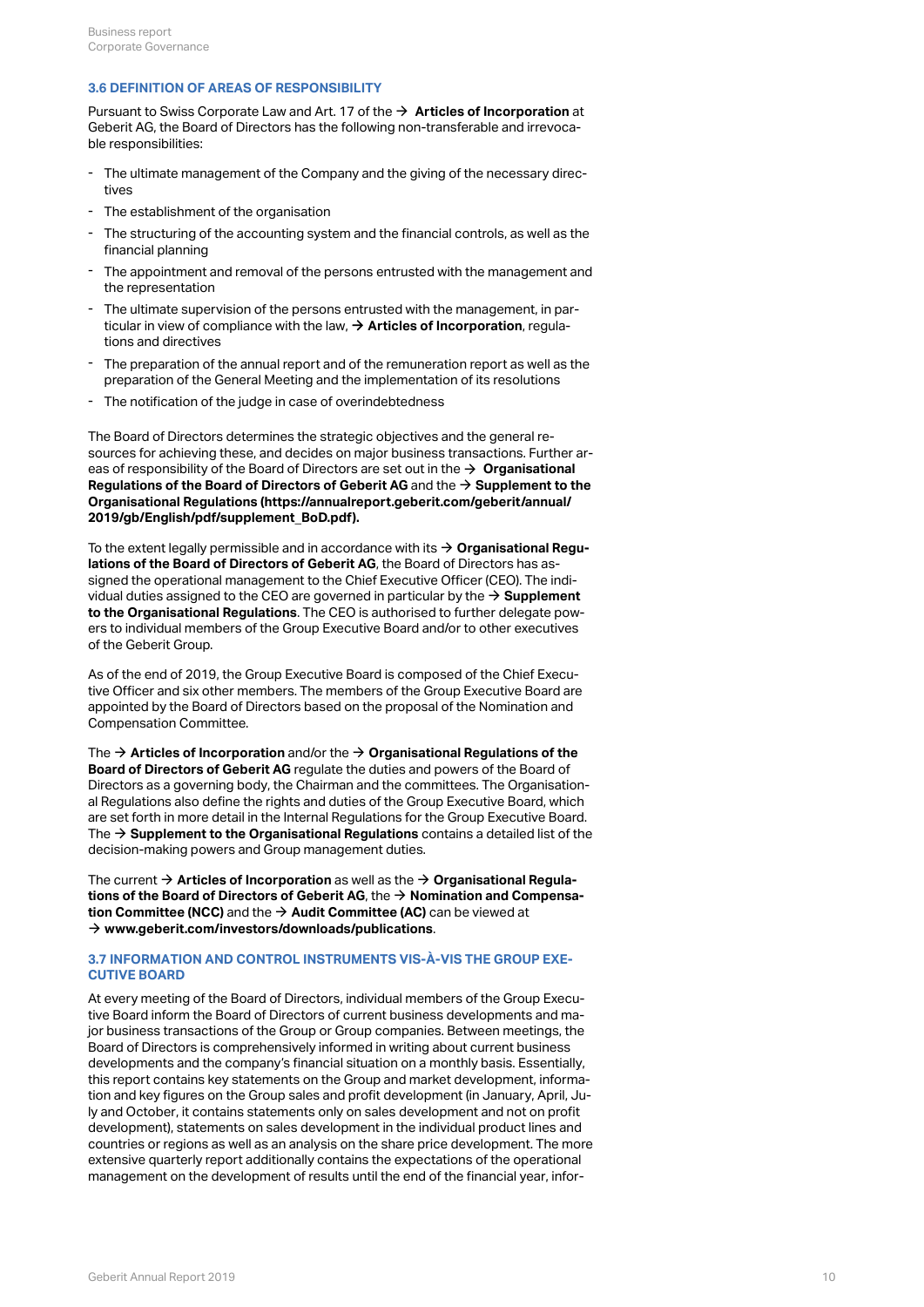mation on the development of the workforce and liquidity and on the investments made, the composition of the shareholders as well as market expectations in regard to the business development.

Furthermore, the Chairman of the Board of Directors and the Chief Executive Officer are in contact at regular intervals with respect to all major issues of corporate policy. Each member of the Board of Directors may individually demand information with respect to all matters of the Group or Group companies.

Based on the **[Organisational Regulations of the Board of Directors of Geberit](http://annualreport.geberit.com/geberit/annual/2019/gb/layout/../English/pdf/organizational_regulations_BoD.pdf)**  [\\$](http://annualreport.geberit.com/geberit/annual/2019/gb/layout/../English/pdf/organizational_regulations_BoD.pdf)  $\overline{\mathsf{AG}}$  and the  $\rightarrow$  **[Organisational Regulations for the Audit Committee](http://annualreport.geberit.com/geberit/annual/2019/gb/layout/../English/pdf/organizational_regulations_AC.pdf)** of the Board of Directors, the Audit Committee has implemented a comprehensive system for monitoring and controlling the risks associated with the business activities. This process includes risk identification, analysis, control and reporting. Operationally, the Group Executive Board is responsible for controlling risk management. In addition, responsible persons are designated in the company for significant individual risks. These responsible parties decide on specific actions for risk mitigation and monitor their implementation. Every other year, the Internal Audit department issues a risk report for the attention of the Board of Directors. Significant risks are also constantly discussed in the meetings of the Group Executive Board and Board of Directors, which take place on a regular basis (see **→ [Annual Report 2019, Business Report,](http://annualreport.geberit.com/reports/geberit/annual/2019/gb/English/10501050/risk-management.html) [Business and financial review, Strategy and goals, Risk management](http://annualreport.geberit.com/reports/geberit/annual/2019/gb/English/10501050/risk-management.html)** ). For information on the management of financial risks, refer to → **Annual Report 2019, Finan[cials, Consolidated Financial Statements Geberit Group, Notes to the Consolidat](http://annualreport.geberit.com/reports/geberit/annual/2019/gb/English/20405004/4_-risk-assessment-and-management.html)[ed Financial Statements, Note 4](http://annualreport.geberit.com/reports/geberit/annual/2019/gb/English/20405004/4_-risk-assessment-and-management.html)** . For information on other risks recorded in the reporting year and how they are dealt with, refer to  $\rightarrow$  **Annual Report 2019, Business [Report, Business and financial review, Strategy and goals, Risk management.](http://annualreport.geberit.com/reports/geberit/annual/2019/gb/English/10501050/risk-management.html)**  In addition, the Internal Audit department reports to the Audit Committee at every meeting on completed audits and on the status of the implementation of findings and optimisation proposals of previous audits.

The  $\rightarrow$  [Organisational Regulations of the Board of Directors of Geberit AG,](http://annualreport.geberit.com/geberit/annual/2019/gb/layout/../English/pdf/organizational_regulations_BoD.pdf) the **[Organisational Regulations of the Nomination and Compensation Committee](http://annualreport.geberit.com/geberit/annual/2019/gb/layout/../English/pdf/organizational_regulations_NCC.pdf)**  [\\$](http://annualreport.geberit.com/geberit/annual/2019/gb/layout/../English/pdf/organizational_regulations_NCC.pdf) **[\(NCC\)](http://annualreport.geberit.com/geberit/annual/2019/gb/layout/../English/pdf/organizational_regulations_NCC.pdf)** and the → [Organisational Regulations of the Audit Committee](http://annualreport.geberit.com/geberit/annual/2019/gb/layout/../English/pdf/organizational_regulations_AC.pdf) can be viewed online at → [www.geberit.com/investors/downloads/publications](http://www.geberit.com/investors/downloads/publications/).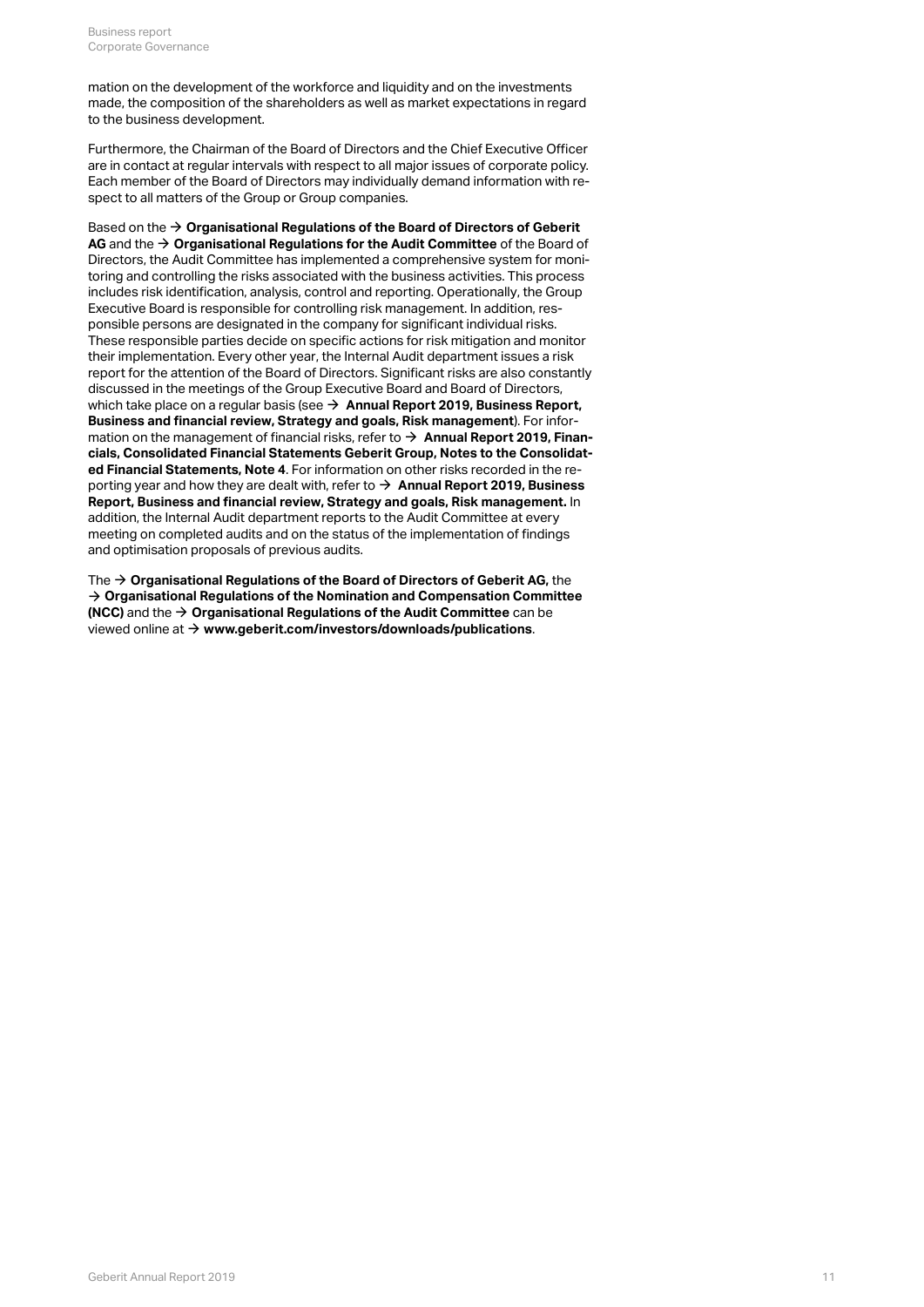## **4. GROUP EXECUTIVE BOARD**

## **4.1/4.2 MEMBERS OF THE GROUP EXECUTIVE BOARD**

At the end of 2019, the Group Executive Board was composed of seven members.

## **Christian Buhl (1973)**

- **Chairman of the Group Executive Board (CEO) since 2015**
- **Member of the Group Executive Board since 2015**
- **With Geberit since 2009**
- **Swiss citizen**

Christian Buhl studied physics (Dipl. Phys. ETH) at the Swiss Federal Institute of Technology (ETH) in Zurich (CH) before undertaking his doctorate (Dr. oec. HSG) in the area of financial market research at the University of St. Gallen (CH). From 2000 to 2003, he worked as a teaching and research assistant at the Swiss Institute of Banking and Finance in St. Gallen (CH) and in research and teaching at the Centre for Economic Research at the University of Basel (CH). From 2004 to 2008, Christian Buhl worked at McKinsey & Company, Zurich (CH), where he undertook projects for various Swiss and international industrial companies, supporting them in the areas of strategy, M&A, marketing and organisation. He joined Geberit in 2009, initially as Head Strategic Planning, before taking over responsibility for the Geberit AquaClean shower toilet business. From 2012 to the end of 2014, Christian Buhl was Managing Director of the German sales company – the most important sales unit within the Geberit Group. He has been the Chief Executive Officer (CEO) of the Geberit Group since 2015; see also → Annual Report 2019, Business Report, Management **[structure](http://annualreport.geberit.com/reports/geberit/annual/2019/gb/English/1040/management-structure.html)** .



### **Roland Iff (1961)**

- **Head of Group Executive Area Finance (CFO)**
- **Member of the Group Executive Board since 2005**
- **With Geberit since 1993**
- **Swiss citizen**
- **Vice Chairman of the Board of Directors VZ Holding AG, Zurich (CH)**
- **Member of the Board of Directors Bauwerk Boen AG, Wallisellen (CH)**

Roland Iff studied economics at the University of St. Gallen (CH) and graduated with the degree of lic. oec. (major: accounting and finance) in 1986. He started his professional career in 1987 as internal auditor with the American Mead Corporation in Zurich (CH) and at the company's headquarters in Dayton (US). Subsequently he worked on different market development projects in Brussels (BE) before he was appointed Chief Financial Officer of Mead's Italian subsidiary in Milan (IT) in 1990. In 1993, Roland Iff joined Geberit as Head of Corporate Development. In 1995, he became Head of Group Controlling. In 1997, he served as Head of Group Treasury. Roland Iff has been Head of Group Executive Area Finance (CFO) of the Geberit Group since 2005; see also  $\rightarrow$  [Annual Report 2019, Business Report, Management](http://annualreport.geberit.com/reports/geberit/annual/2019/gb/English/1040/management-structure.html) **[structure](http://annualreport.geberit.com/reports/geberit/annual/2019/gb/English/1040/management-structure.html)** .

### **Martin Baumüller (1977)**

- **Head of Group Executive Area Marketing & Brands**
- **Member of the Group Executive Board since 2016**
- **With Geberit since 2011**
- **Swiss citizen**

Martin Baumüller completed his Master's degree in International Management at the University of St. Gallen (CH) and an MBA at Nanyang Technological University in Singapore (SG) in 2001. In 2005, he received his doctorate from the University of Bern (CH) with his dissertation on "Managing Cultural Diversity". He began his career as a freelance consultant for strategy and market expansion projects from 2001 to 2003. From 2005 to 2010 he worked for McKinsey & Company in Zurich (CH), first on various projects for pharmaceutical, chemical and transportation clients and later as Engagement Manager responsible for global projects in various industries and as a member of the Strategy & Corporate Finance team. He joined Geberit as Head Strategic Planning in 2011. From 2012 to 2016 he was responsible as Head of Geberit AquaClean for the management and development of the entire shower toilet



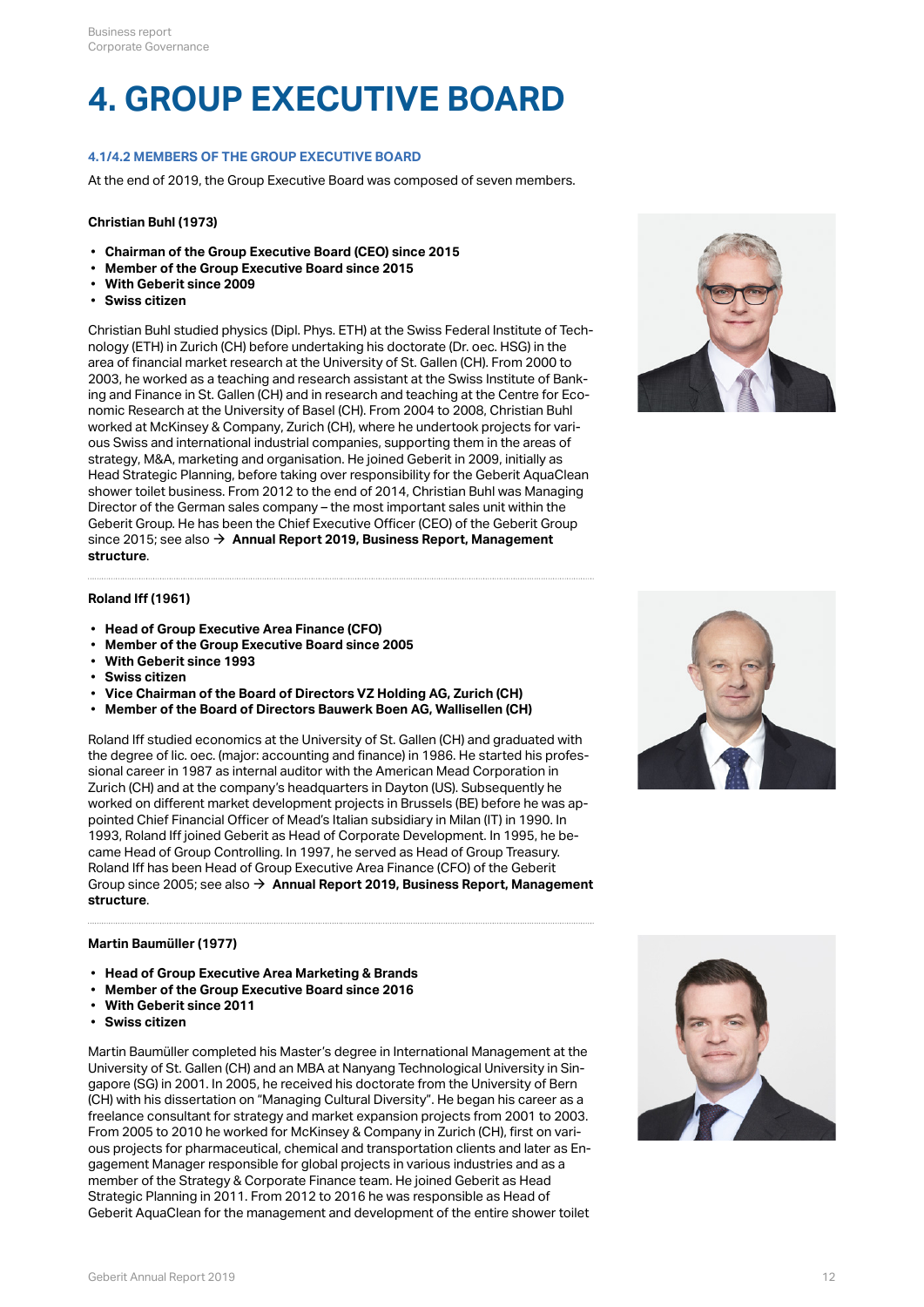business of the Geberit Group. He has been Head of Group Executive Area Marketing & Brands since 2016; see also  $\rightarrow$  **[Annual Report 2019, Business Report, Manage](http://annualreport.geberit.com/reports/geberit/annual/2019/gb/English/1040/management-structure.html)[ment structure](http://annualreport.geberit.com/reports/geberit/annual/2019/gb/English/1040/management-structure.html)** .

### **Egon Renfordt-Sasse (1957)**

- **Head of Group Executive Area Product Management & Innovation**
- **Member of the Group Executive Board since 2015**
- **With Geberit since 1997**
- **German citizen**

Egon Renfordt-Sasse completed his mechanical engineering studies at RWTH Aachen (DE) in 1986. He began his career at Battenfeld-Fischer in Troisdorf (DE), where he held several positions until 1997, the last of which as manager of the Technical Parts profit centre. In 1997, he joined the Geberit Group as product manager responsible for the Installation Systems product line. From 2001 to 2003, he was responsible for Sales Engineering – among other things – at Geberit's German sales company. He then became Head of Products Sanitary Systems at the Group, a position he held until 2012. Since then, he has been Head of Group Marketing. From 2015 to 2016 he was Head of Group Executive Area Marketing & Brands. He has been Head of Group Executive Area Product Management & Innovation since 2016; see al-so → [Annual Report 2019, Business Report, Management structure](http://annualreport.geberit.com/reports/geberit/annual/2019/gb/English/1040/management-structure.html).



## **Karl Spachmann (1958)**

- **Head of Group Executive Area Sales Europe**
- **Member of the Group Executive Board since 2011**
- **With Geberit since 1997**
- **German citizen**

Karl Spachmann graduated in business and organisational studies at the University of the German Armed Forces in Munich (DE). He began his career with the German Armed Forces in 1983 where he served as radar commanding officer and press officer until 1990. In 1990, he joined Adolf Würth GmbH & Co. KG in Künzelsau (DE), initially as Assistant to the Managing Director of Sales and later as Regional Sales Manager for North Rhine-Westphalia. In 1995, he moved to Friedrich Grohe AG in Hemer (DE) to work as responsible Sales Manager for Germany. Since 1997, he has been responsible for the German sales company of the Geberit Group, initially as Managing Director focusing on field service, and since 2000 as Chairman of the Management Board. Karl Spachmann has been Head of Group Executive Area Sales Europe since 2011; see also → Annual Report 2019, Business Report, Management **[structure](http://annualreport.geberit.com/reports/geberit/annual/2019/gb/English/1040/management-structure.html)** .

#### **Ronald van Triest (1969)**

- **Head of Group Executive Area Sales International**
- **Member of the Group Executive Board since 2015**
- **With Geberit since 2015**
- **Dutch citizen**

Ronald van Triest completed his Master's degree in Management and Organisation at the University of Groningen (NL) in 1996. He started his career at Royal Philips, where he held various roles until 2006. These were initially in the areas of marketing and sales, before a second phase where he took on wide-ranging responsibilities in the areas of product management, M&A and executive management. He operated predominantly from Singapore and Hong Kong. From 2007 to 2009, he was General Manager Sales at China Electronics Corporation in Shenzhen (CN), where he was responsible for sales, marketing, service and logistics and managed staff in China, Singapore, Russia and Turkey. From 2010 to 2015, he worked for Ellipz Lighting in Singapore. As CEO and Managing Director, he was responsible for setting up and developing the Asian business. Among other things, he established a joint venture in Beijing, set up the local production, R&D and sales and created sales channels in Southeast Asia and the Middle East, as well as a joint venture in India. Since 2015, Ronald van Triest has been Head of Group Executive Area Sales International of the Geberit Group; see also [\\$](http://annualreport.geberit.com/reports/geberit/annual/2019/gb/English/1040/management-structure.html) **[Annual Report 2019, Business Report, Management structure](http://annualreport.geberit.com/reports/geberit/annual/2019/gb/English/1040/management-structure.html)**.



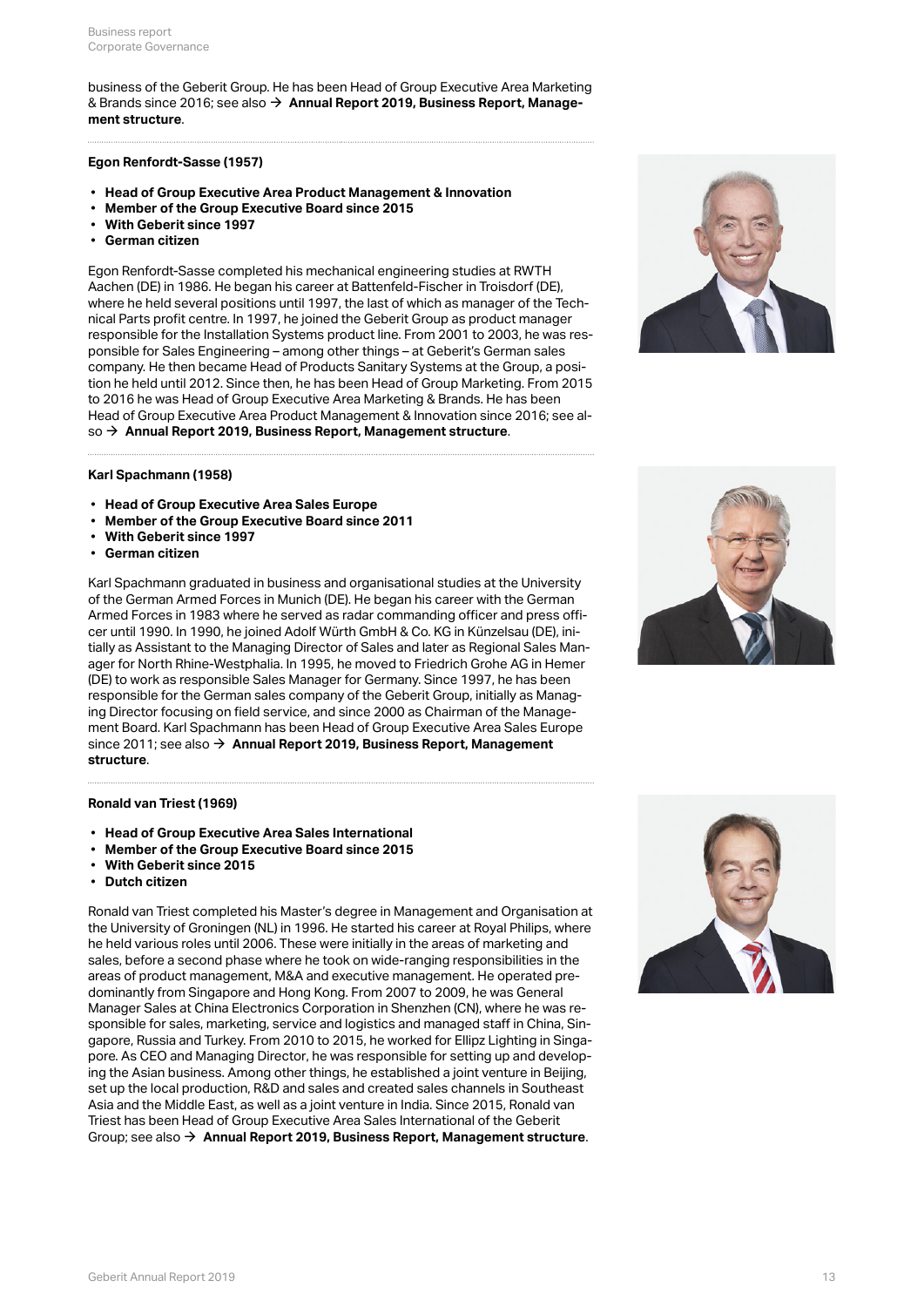## **Martin Ziegler (1969)**

- **Head of Group Executive Area Operations**
- **Member of the Group Executive Board since 2018**
- **With Geberit since 1995**
- **Swiss citizen**
- **Member of the Board of Directors Piancabo SA, Agarone (CH)**

Martin Ziegler completed his Master's degree in Industrial Engineering at ETH Zurich (CH) in 1994. Following his time as an assistant at ETH, he joined the Geberit Group in 1995. He initially worked for Geberit as a project manager in a German production plant before later becoming Head of Quality for the Group and working as Managing Director of the piping production plant in Givisiez (CH). From 2003, he headed up the Piping Systems product area at Group level for ten years – with the exception of one year where he worked in Shanghai (CN) as Head of Operations and Product Manager for the Asia/Pacific region. Since 2012, he has been responsible for the Group's 13 EFA (Extrusion, Forming, Assembly) production plants. Since 2018, he has been Head of Group Executive Area Operations; see also  $\rightarrow$  **[Annual Report 2019, Busi](http://annualreport.geberit.com/reports/geberit/annual/2019/gb/English/1040/management-structure.html)[ness Report, Management structure](http://annualreport.geberit.com/reports/geberit/annual/2019/gb/English/1040/management-structure.html)** .

For former members of the Group Executive Board who have left the Board during the past five years, please refer to the following links:

**• → [Michael Reinhard](https://annualreport.geberit.com/reports/geberit/annual/2017/gb/English/106040/4_-group-executive-board.html#MichaelReinhard)**, left the board on 31 December 2017

## **4.3 REGULATIONS IN THE ARTICLES OF INCORPORATION CONCERNING THE NUMBER OF PERMISSIBLE ACTIVITIES IN ACCORDANCE WITH ART. 12 PARA. 1 CLAUSE 1 OAEC**

Members of the Group Executive Board may hold up to two mandates in profit-oriented legal entities and up to four mandates in non-profit-oriented legal entities or charitable legal entities outside the Geberit Group.

Mandates of a member of the Group Executive Board in legal entities which are controlled by the company, or which control the company as well as mandates held by such member in their capacity as a member of the Group Executive Board of the company, or held by order and on behalf of the company or legal entities controlled by it, shall not count as mandates in legal entities outside the Geberit Group.

Mandates of a member of the Group Executive Board of the company in legal entities outside the Geberit Group which are under common control, as well as mandates held by such member in their capacity as a member of the supreme governing body or of the group management of a legal entity outside the Geberit Group or held by order and on behalf of such legal entity or legal entities controlled by it, shall be deemed one mandate outside the Geberit Group.

The acceptance of mandates from members of the Group Executive Board in legal entities outside the Geberit Group must be approved in advance by the Board of Directors or, if delegated to it, the Nomination and Compensation Committee.

Mandates in the sense of Art. 24 of the  $\rightarrow$  **[Articles of Incorporation](https://annualreport.geberit.com/geberit/annual/2019/gb/layout/../English/pdf/articles_of_incorporation_geberit_ag.pdf)** of Geberit AG are mandates in supreme governing bodies or in an advisory board of legal entities that are required to be recorded in the Commercial Register or in a corresponding foreign register.

The current Articles of Incorporation can be viewed online at → [www.geberit.com/](http://www.geberit.com/investors/downloads/publications/) **[investors/downloads/publications](http://www.geberit.com/investors/downloads/publications/)** .

## **4.4 MANAGEMENT CONTRACTS**

The Group has not entered into any management contracts with companies (or natural persons) outside the Geberit Group.

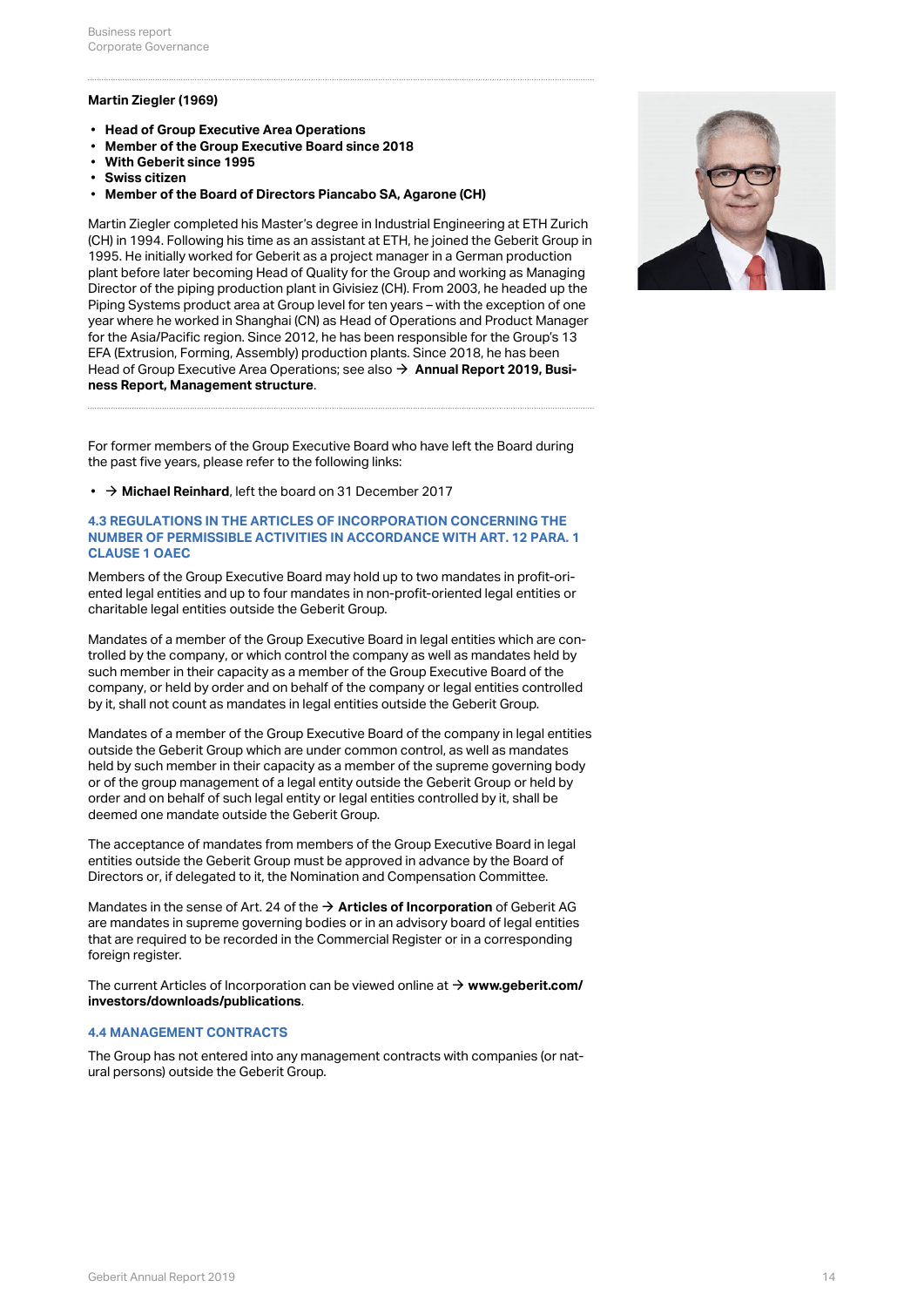## **5. COMPENSATIONS, SHAREHOLDINGS AND LOANS**

See → [Annual Report 2019, Business Report, Remuneration Report](http://annualreport.geberit.com/reports/geberit/annual/2019/gb/English/1070/remune_ration-report.html?anchor=pdf_page_107010#pdf_page_107010). The Remuneration Report is also available at **[www.geberit.com/investors/corporate-gov-](https://www.geberit.com/investors/corporate-governance/remuneration-report/)**[\\$](https://www.geberit.com/investors/corporate-governance/remuneration-report/) **[ernance/remuneration-report](https://www.geberit.com/investors/corporate-governance/remuneration-report/)** .

Art. 21 of the  $\rightarrow$  [Articles of Incorporation \(www.geberit.com/investors/down](https://annualreport.geberit.com/geberit/annual/2019/gb/layout/../English/pdf/articles_of_incorporation_geberit_ag.pdf)**[loads/publications/\)](https://annualreport.geberit.com/geberit/annual/2019/gb/layout/../English/pdf/articles_of_incorporation_geberit_ag.pdf)** contains the relevant regulations relating to the principles of performance-based remunerations as well as remunerations in the form of shares, option rights and similar instruments. Art. 22 f. of the  $\rightarrow$  [Articles of Incorporation](https://annualreport.geberit.com/geberit/annual/2019/gb/layout/../English/pdf/articles_of_incorporation_geberit_ag.pdf) includes provisions regarding approval at the General Meeting of the maximum aggregate remunerations for the members of the Board of Directors and the Group Executive Board, as well as regarding the additional amount for the Group Executive Board. According to Art. 26 of the  $\rightarrow$  [Articles of Incorporation](https://annualreport.geberit.com/geberit/annual/2019/gb/layout/../English/pdf/articles_of_incorporation_geberit_ag.pdf), no loans or credits shall be granted to members of the Board of Directors or the Group Executive Board.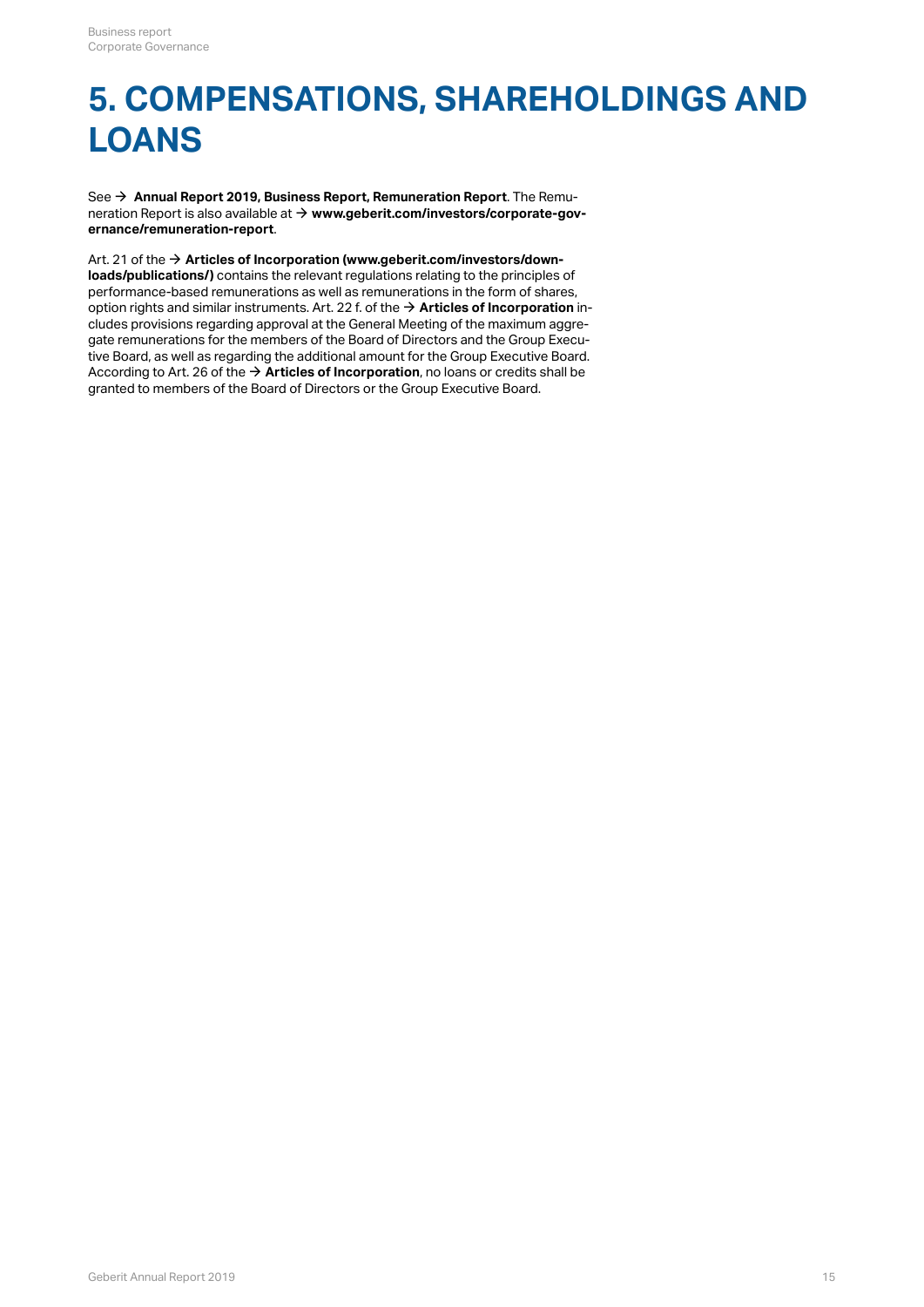## <span id="page-15-0"></span>**6. PARTICIPATORY RIGHTS OF SHAREHOLDERS**

## **6.1 VOTING RIGHTS RESTRICTIONS AND REPRESENTATION**

The voting right may be exercised only if the shareholder is recorded as a voting shareholder in the share register of Geberit AG. Treasury shares held by the company do not entitle the holder to vote.

According to Art. 11 of the  $\rightarrow$  [Articles of Incorporation](http://annualreport.geberit.com/geberit/annual/2019/gb/layout/../English/pdf/articles_of_incorporation_geberit_ag.pdf), resolutions may also be passed and elections carried out at General Meetings by electronic means at the instruction of the Chairman.

Shareholders can be represented at the General Meeting only by their legal representative, another voting shareholder or the independent proxy in accordance with Art. 10 of the company's  $\rightarrow$  [Articles of Incorporation](http://annualreport.geberit.com/geberit/annual/2019/gb/layout/../English/pdf/articles_of_incorporation_geberit_ag.pdf). The company recognises only one representative per share.

Company shareholders have the option of using the  $\rightarrow$  Sherpany platform **[\(www.sherpany.com\)](https://www.sherpany.com/en/)**  to appoint their independent proxy for every General Meeting. A description of the method for registering and voting via the Sherpany platform is sent to all shareholders recorded in the share register.

The Board of Directors determines the requirements concerning powers of attorney and instructions in accordance with the legal provisions and can issue regulations to this effect.

For limitations on transferability and nominee registrations, see → [Annual Report](#page-1-0) **[2019, Business Report, Corporate Governance, 2. Capital structure, 2.6 Limita](#page-1-0)[tions on transferability and nominee registrations, p. 2](#page-1-0)** .

Art. 10 f. of the  $\rightarrow$  [Articles of Incorporation](http://annualreport.geberit.com/geberit/annual/2019/gb/layout/../English/pdf/articles_of_incorporation_geberit_ag.pdf) contains provisions regarding voting rights, proxy and independent proxy. The current Articles of Incorporation can be viewed online at → [www.geberit.com/investors/downloads/publications](https://www.geberit.com/investors/downloads/publications/).

## **6.2 QUORUMS REQUIRED BY THE ARTICLES OF INCORPORATION**

The company's  $\rightarrow$  [Articles of Incorporation](http://annualreport.geberit.com/geberit/annual/2019/gb/layout/../English/pdf/articles_of_incorporation_geberit_ag.pdf) do not stipulate any resolutions of the General Meeting that can be passed only by a larger majority than that envisaged by law.

The current Articles of Incorporation can be viewed online at → [www.geberit.com/](https://www.geberit.com/investors/downloads/publications/) **[investors/downloads/publications](https://www.geberit.com/investors/downloads/publications/)** .

## **6.3/6.4 CONVOCATION OF THE GENERAL MEETING OF SHAREHOLDERS/ AGENDA**

The General Meeting is convened by the Board of Directors at the latest 20 days before the date of the meeting. No resolutions may be passed on any subject not announced in this context. Applications to convene an extraordinary General Meeting or for the performance of a special audit are exempt from this rule and may be made by any shareholder during a General Meeting without prior announcement. Shareholders representing shares with a par value of CHF 4,000 may demand inclusion of items on the agenda. Such requests must be made at least 45 days before the General Meeting in writing by stating the items of the agenda and the motions.

Furthermore, outside a General Meeting, one or more shareholders representing together at least 3% of the share capital may jointly request that an extraordinary General Meeting is called. This is made in writing by indicating the agenda items and the motion, and in the case of elections the names of the proposed candidates.

## **6.5 INSCRIPTIONS INTO THE SHARE REGISTER**

In the invitation to the General Meeting, the Board of Directors will announce the cutoff date for inscription into the share register that is authoritative with respect to the right to participate and vote.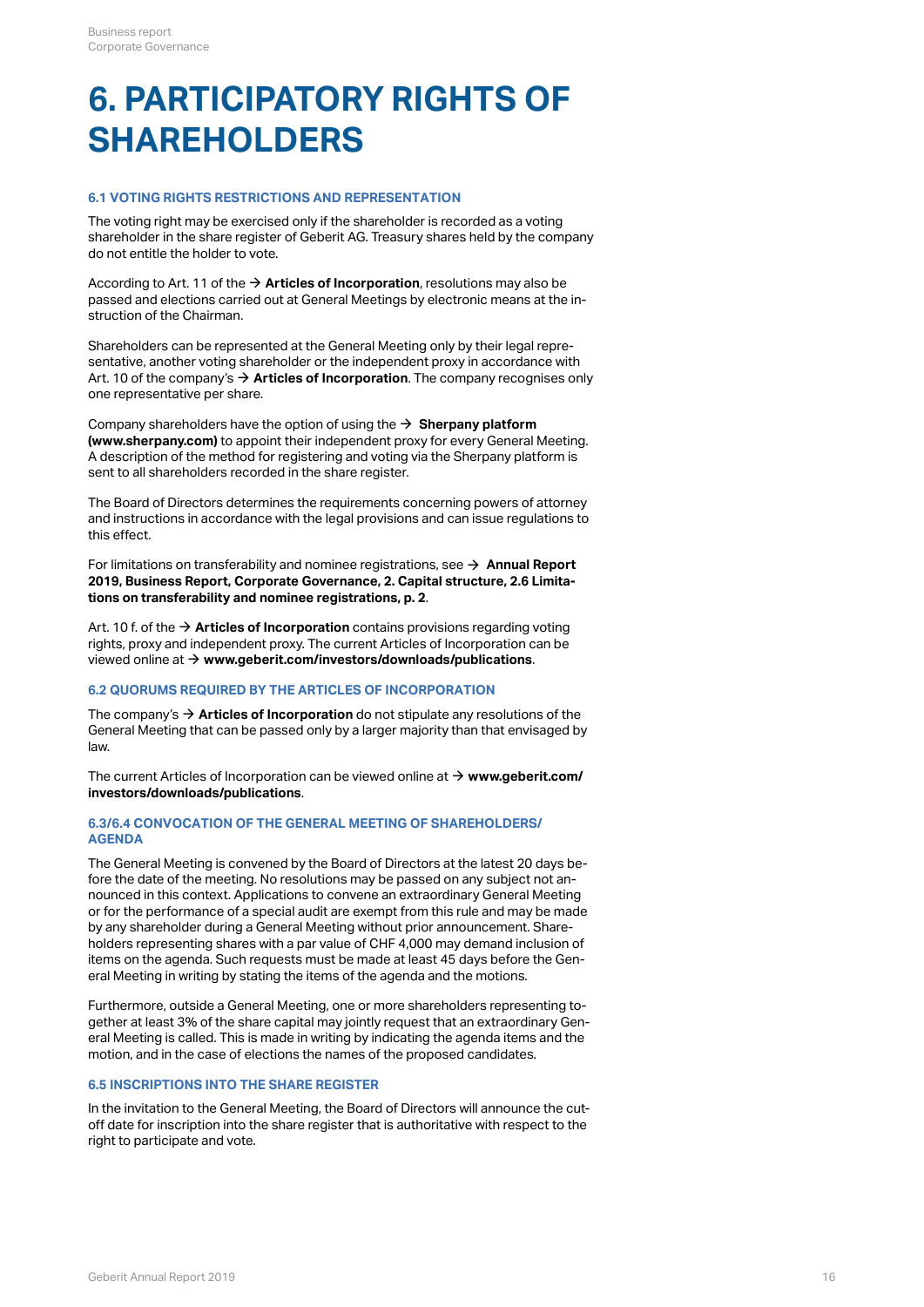## **7. CHANGES OF CONTROL AND DEFENCE MEASURES**

## **7.1 OBLIGATION TO MAKE AN OFFER**

There are no regulations in the Articles of Incorporation with respect to opting-up or opting-out.

The current Articles of Incorporation can be viewed online at → [www.geberit.com/](https://www.geberit.com/investors/downloads/publications/) **[investors/downloads/publications](https://www.geberit.com/investors/downloads/publications/)** .

## **7.2 CHANGE OF CONTROL CLAUSES**

For agreements and plans in the event of a change of control, see  $\rightarrow$  Annual Report **[2019, Business Report, Remuneration Report, 5. Remunerationarchitecture](http://annualreport.geberit.com/reports/geberit/annual/2019/gb/English/107050/5_-remune_rationarchitecture.html)** .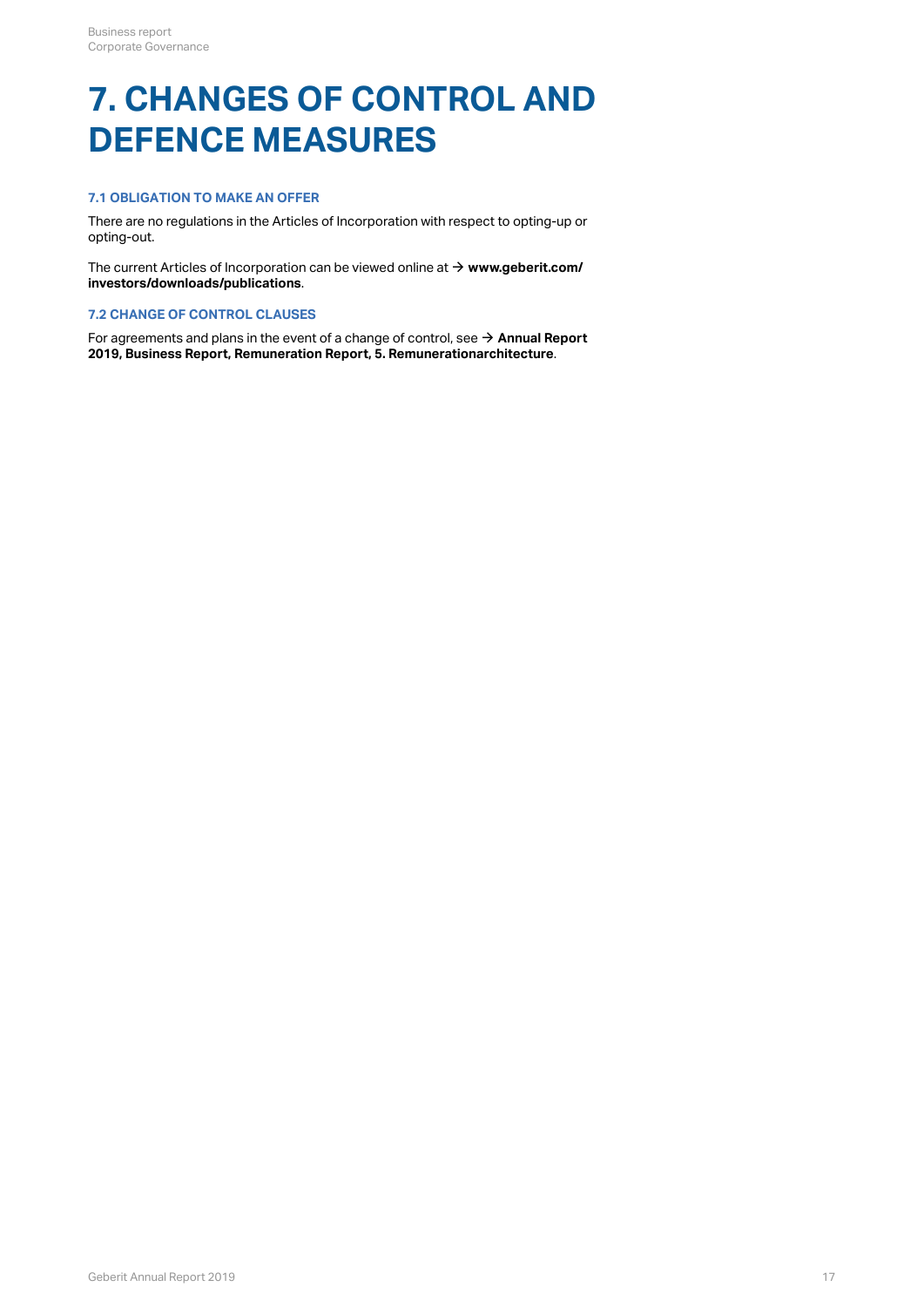## **8. AUDITORS**

## **8.1 DURATION OF THE MANDATE AND TERM OF OFFICE OF THE LEAD AUDITOR**

PricewaterhouseCoopers AG, Zurich (CH), has been the auditor of the Geberit Group since 1997 and of Geberit AG since its foundation in 1999. Lead auditor Beat Inauen has been in charge of the auditing mandate since 2015. The lead auditor is rotated every seven years.

## **8.2 AUDITING FEES**

In 2019, PricewaterhouseCoopers invoiced the Geberit Group TCHF 1,773 for services in connection with the audit of the financial statements of Group companies as well as the Consolidated Financial Statements of the Geberit Group.

## **8.3 ADDITIONAL FEES**

For additional services, PricewaterhouseCoopers invoiced TCHF 465 relating to tax consultancy and support as well as TCHF 51 for other services. Therefore, the nonaudit fees amount to 29% of the audit fees.

## **8.4 INFORMATION TOOLS OF THE EXTERNAL AUDITORS**

The external auditors take part in two of the meetings of the Audit Committee. In the first meeting of the year, they present their report on the financial statements. The second meeting, which takes place in the third quarter, focuses on the planning of the upcoming audit of the financial statements and developments in the regulatory environment. Representatives of the internal auditors attend all meetings of the Audit Committee for specific agenda items, and to comment on their activities and answer questions.

The Audit Committee of the Board of Directors makes an annual assessment of the performance, fees and independence of the auditors, and supports the Board of Directors in the nomination of the auditor for the attention of the ordinary General Meeting. The Audit Committee uses the following criteria to assess the performance and fees of the auditors: technical and operational expertise; independence and objectivity; adequate use of resources; focus on areas that involve significant risk for Geberit; willingness to challenge and re-evaluate; ability to provide effective, practical recommendations; open and effective communication and coordination with the Audit Committee, the internal auditors and the Group Executive Board. Every year, the Audit Committee determines the scope and planning of the internal audit, coordinates them with those of the external audit and discusses the audit results with the external and internal auditors. For more details on the Audit Committee, see  $\rightarrow$  [An](#page-8-0)**[nual Report 2019, Business Report, Corporate Governance, 3. Board of Directors,](#page-8-0)  [3.5 Internal organisational structure, Audit Committee \(AC\),](#page-8-0) [p. 9](#page-8-0)** .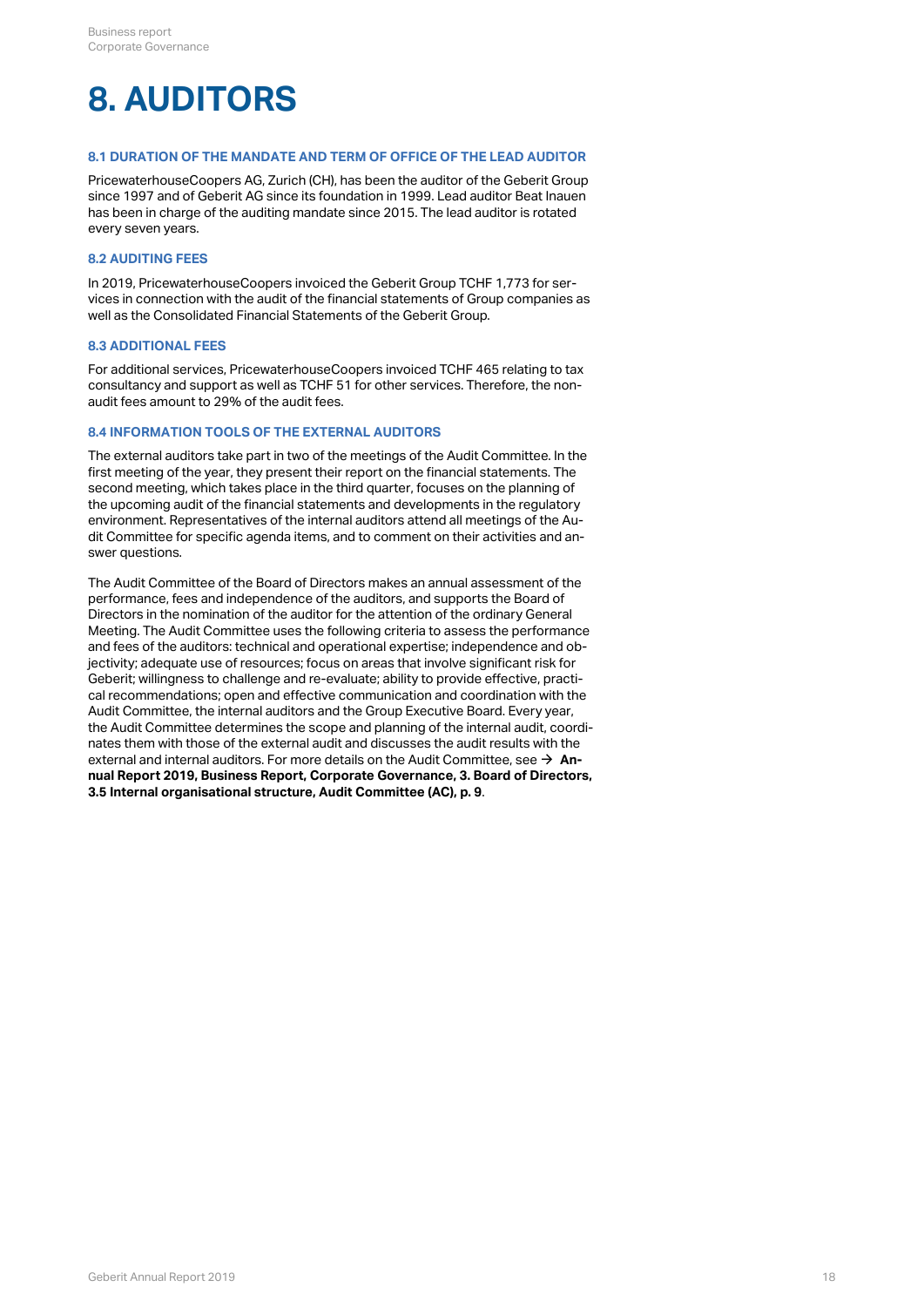## **9. INFORMATION POLICY**

Geberit maintains open and regular communication with its shareholders, the capital market and the general public, with the CEO, CFO and the Head Corporate Communications & Investor Relations as direct contacts.

Printed summary annual reports as well as half-year reports are sent to shareholders. A comprehensive online version of the annual report, including an integrated sustainability report, is available on the website at  $\rightarrow$  [www.geberit.com/annualre](http://annualreport.geberit.com/reports/geberit/annual/2019/gb/English/0/home.html)**[port](http://annualreport.geberit.com/reports/geberit/annual/2019/gb/English/0/home.html)** . Quarterly financial statements are published. Media and analysts' conferences are held at least once a year.

Contact may be established at any time at

 $\rightarrow$  [corporate.communications@geberit.com](mailto:corporate.communications@geberit.com). Contact addresses for investors, media representatives and the interested public can be found on the website at  $\rightarrow$  [www.geberit.com/contact/contacts](https://www.geberit.com/contact/contacts/) under the appropriate chapters.

Interested parties may add their names to a mailing list available at  $\rightarrow$  [www.geberit.com/mailinglist](https://www.geberit.com/mailinglist) in order to receive ad hoc announcements or further information relating to the company. All published media releases of the Geberit Group from recent years can be downloaded at  $\rightarrow$  [www.geberit.com/media](https://www.geberit.com/media/).

Official publications of Geberit AG shall be made in the Swiss Official Commercial Gazette (SOCG). Notices to shareholders shall be made by official publications or may also be made in writing to the addresses of the shareholders recorded in the share register.

For further details on the Geberit Group's information policy, including a time schedule (containing General Meeting dates, publication dates for quarterly and half-year reports, and dividend payment dates), please refer to  $\rightarrow$  **[Annual Report 2019, Busi](http://annualreport.geberit.com/reports/geberit/annual/2019/gb/English/1030/geberit-share-information.html?anchor=communication#communication)[ness Report, Geberit share information, Communication](http://annualreport.geberit.com/reports/geberit/annual/2019/gb/English/1030/geberit-share-information.html?anchor=communication#communication)** .

Headquarters: Geberit AG Schachenstrasse 77 8645 Jona  $\rightarrow$  [www.geberit.com](https://www.geberit.com)